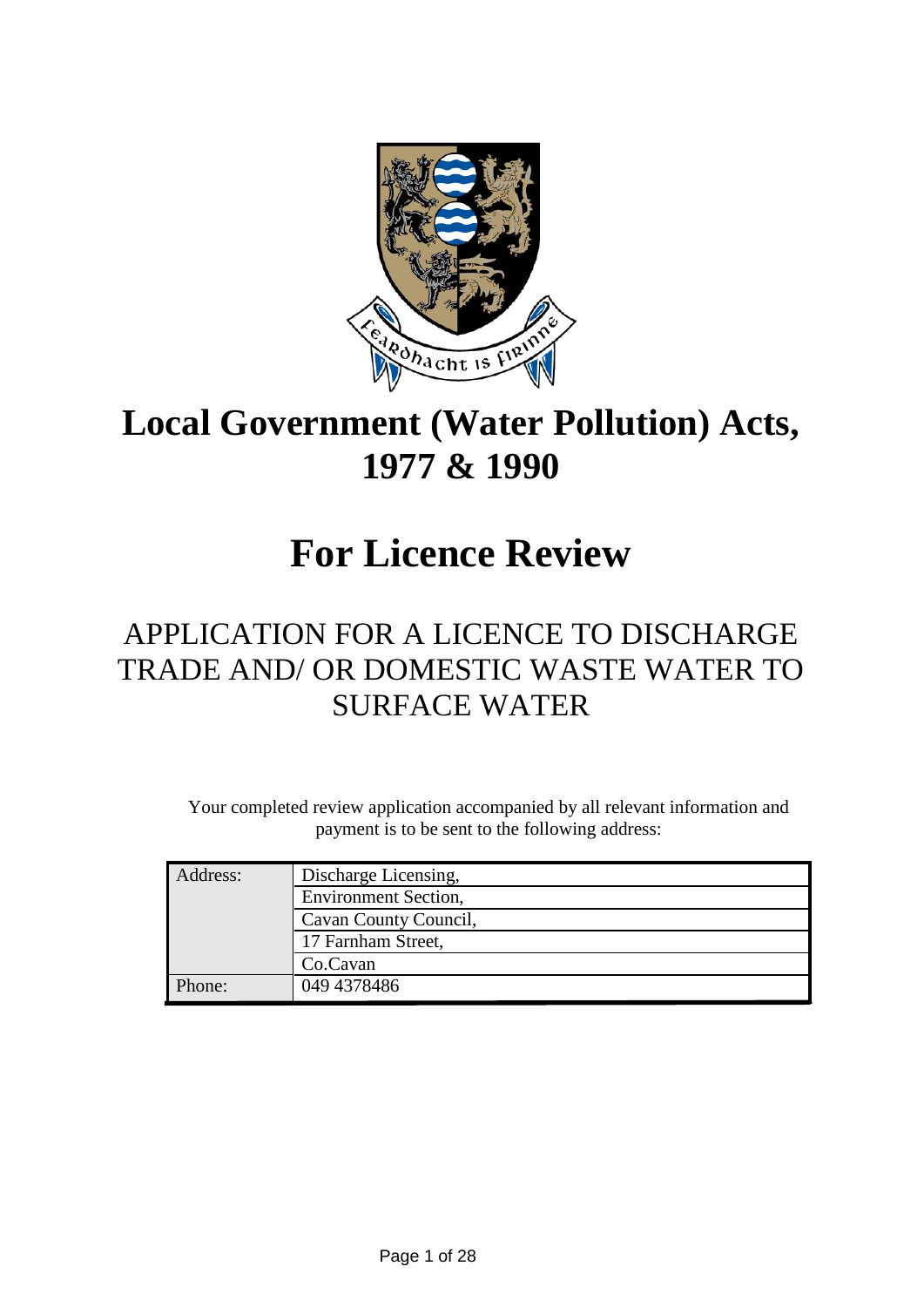## **PART I - Section 1**

## **A. Guidance on Applying for a Review of Licence**

For the purpose of ensuring that all information held with regard to the licence is correct and up to date the licensing authority will require the licensee to submit a completed application form for the purpose of the licence review.

However, in addition to completion of an application form an Article 13 Notice will also be issued to the licensee, as required under Regulation S.I. 108 of 1978. This notice will identify site specific information needs and issues to be addressed by the licensee. Requirements for maps, effluent characteristics, effluent treatment details and impact on receiving waters will vary depending on the scale of enterprise, the quality of documentation available on existing licence file and whether current file documents are up to date. It is recommended that the licensee and Agent consult with the Environment Section in relation to these matters in advance of completion of application form.

Over time and particularly in relation to trade effluents significant changes may have occurred since the original licence application or last licence review. Such changes may relate to

• processes giving rise to the effluent raw effluent characteristics and loads

- wastewater treatment plant performance
- Water usage
- Site drainage systems
- Site development works

It is important that up to date documentation is available for the licence review and public consultation process

**The applicant is requested to read the "Guidance on Applying for a Discharge Licence" before completing this licence application form.**

## **B. Completing the Application Form**

The Applicant is asked to contact the Licensing Authority in the event that:

- o they are having difficulty in providing all the information required in the application form
- o they are unsure of what information they are to provide in the form
- o they are unsure of where to source the information required in the form
- o they require any information or guidance on filling out the form

## **The Licensing Authority WILL NOT be able to process an incomplete application.**

#### **Who Should Fill in This Form?**

This form is comprised of four separate parts as follows:

#### o **Part I** – **Declaration & Signatures**

This part is to be completed by all applicants for a review of licence to discharge to waters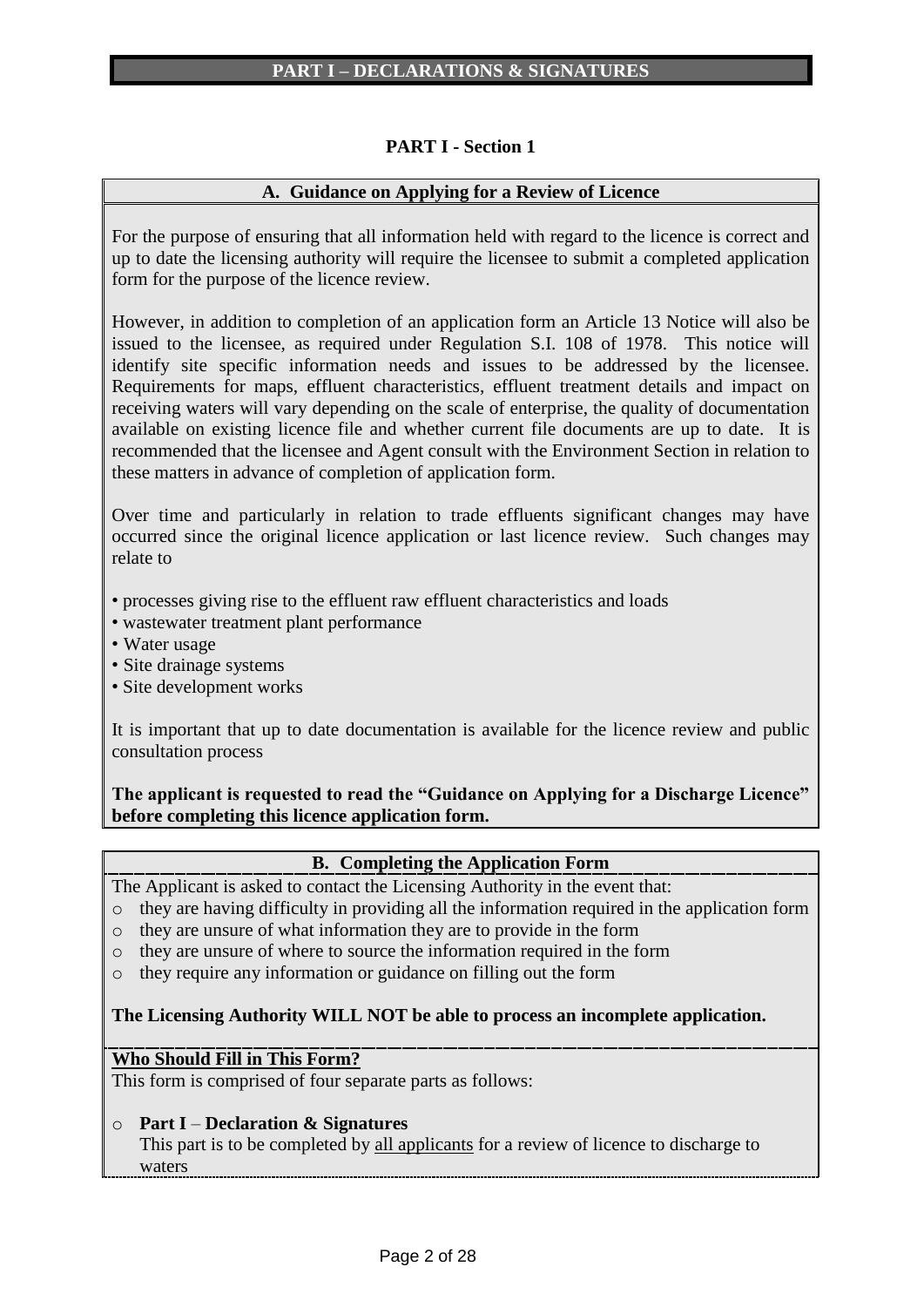## **B. Completing the Application Form**

## o **Part II** – **General Details**

This part is to be completed by all applicants for a review of licence to discharge to waters.

## o **Part III** – **Effluent Details**

This part is to be completed by all applicants for a review of licence to discharge to waters

## o **Part IV – Discharges to Surface Water**

This part is to be completed by all applicants who propose to discharge trade effluent or domestic waste water (or both) to surface water. For clarification on what constitutes a trade effluent or a domestic waste water refer to the "*Guidance on Applying for a Discharge Licence*". Clarification on what is defined as a surface water is also provided.

## **Additional Sheets**

Where any part of the Application Form does not afford sufficient space to provide the required information then the Applicant should attach additional sheets to the form containing such information.

The additional sheets should cross-reference between the Application Form and the sheets. Mark each sheet with the name of the Applicant and the name of the premises from which the discharge is generated and indicate the section and part of the Application Form to which the additional sheets relate.

## **Request for Further Information**

The Licensing Authority is entitled under Section 7(3) of the *Local Government (Water Pollution) Regulations, 1978* to request the Applicant to submit additional information that the Licensing Authority deems to be necessary for the consideration of an application for a discharge licence.

Where this information is not provided by the Applicant within a three month period of receiving such a request then the Licensing Authority may carry out the necessary investigations to acquire the information, the cost of which is to be borne by the Applicant. Alternatively the Licensing Authority may proceed to make a determination on the application in the absence of such information.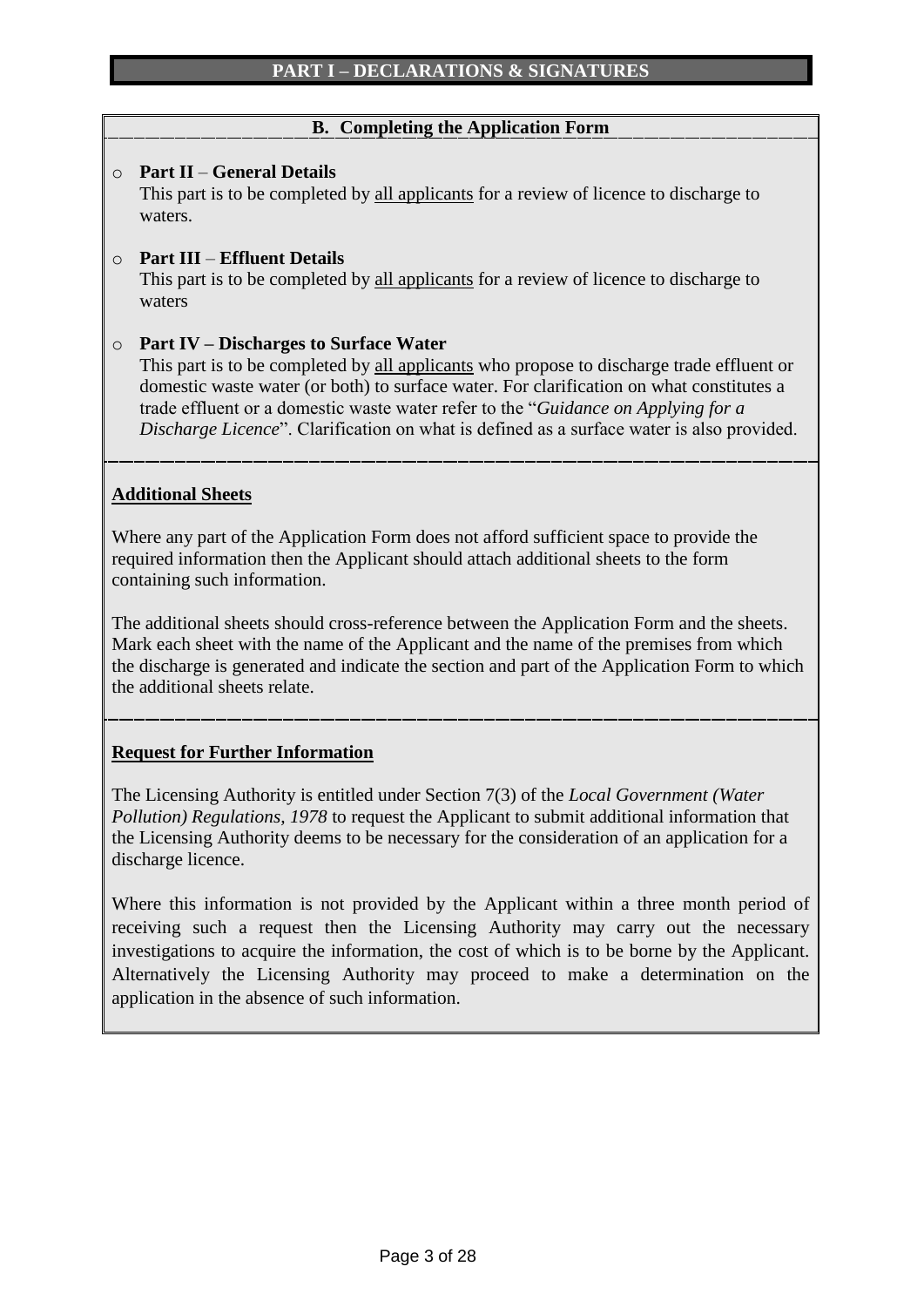| C. Signatures of the Applicant & Agent |  |  |
|----------------------------------------|--|--|
|                                        |  |  |

| Identify the class of discharge to which this application pertains.                                                   |
|-----------------------------------------------------------------------------------------------------------------------|
| I hereby make an application for a licence to discharge trade or domestic effluent                                    |
| (delete as appropriate) to Surface Waters under the Local Government (Water                                           |
| Pollution) Act 1977 in respect of the particulars included in this application on                                     |
| behalf of                                                                                                             |
| (insert name of the Applicant).                                                                                       |
|                                                                                                                       |
| Where this application is made by an Agent on behalf of an Applicant, the signature of the                            |
| Applicant must be provided below confirming the authorisation of the Agent to apply for a                             |
| licence on their behalf:                                                                                              |
| I hereby authorise<br>(name of Agent)                                                                                 |
| to apply for a discharge licence on behalf of                                                                         |
| (name of Applicant).                                                                                                  |
|                                                                                                                       |
| Signed:<br>Date:                                                                                                      |
| (provide signature of Applicant)                                                                                      |
|                                                                                                                       |
| Name (in print):                                                                                                      |
|                                                                                                                       |
| I hereby declare that I am fully aware of my responsibilities to implement the                                        |
| conditions of any licence granted on the basis of this application and acknowledge that I                             |
| may be subject to criminal liability whereby the terms of the licence are not complied                                |
| with.                                                                                                                 |
|                                                                                                                       |
| Signed:<br>Date:                                                                                                      |
| <i>(provide signature of Applicant)</i>                                                                               |
|                                                                                                                       |
| Name (in print):                                                                                                      |
| Refer to the "Guidance on Applying for a Discharge Licence" for definitions of the<br><b>Applicant and the Agent.</b> |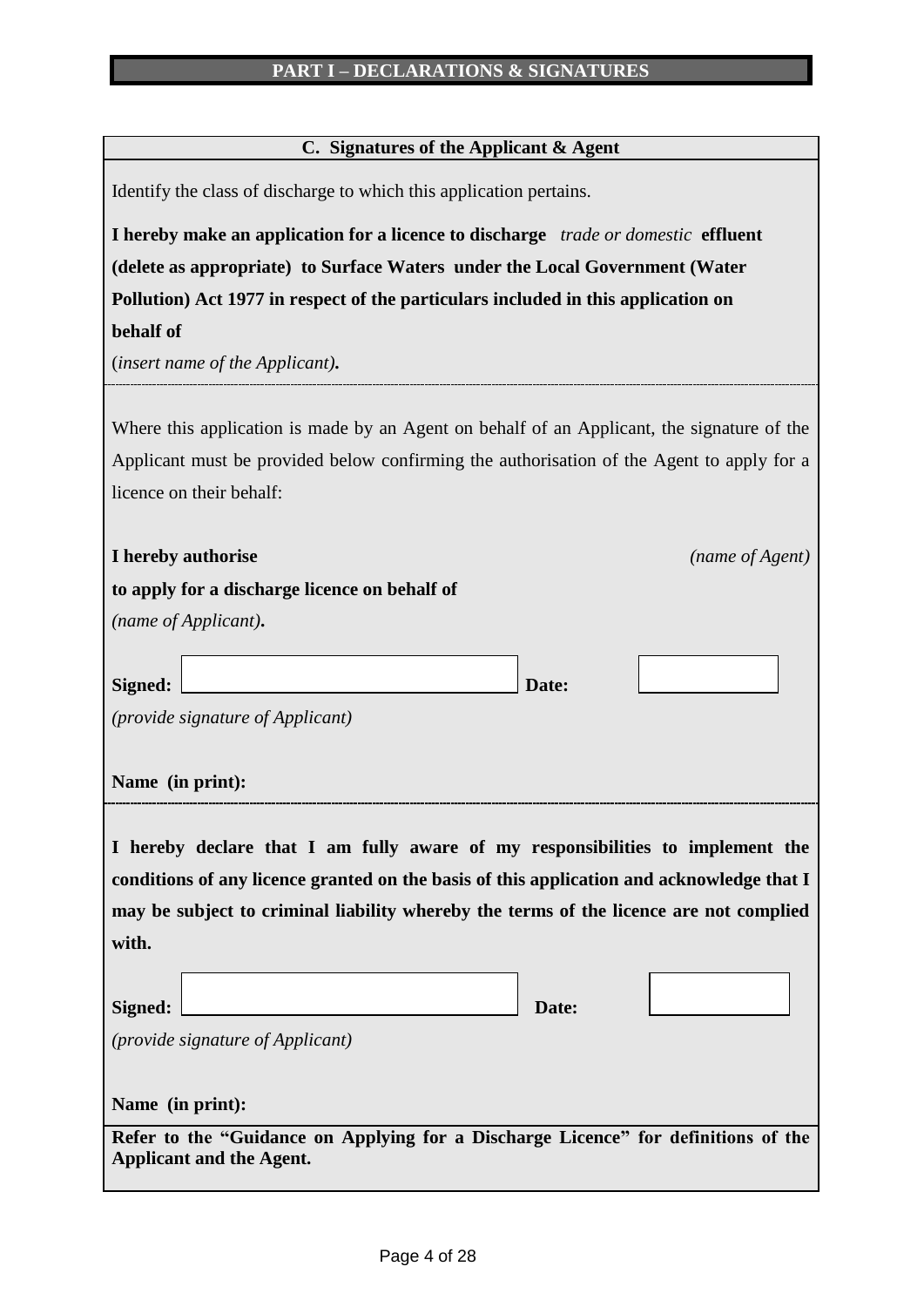## **PART I - Section 2**

#### **A. Disclosure of Information**

The Freedom of Information Act, 1997 (as amended) states that every person has a right to access to any record held by a public body. This includes discharge licenses (and associated applications) held by the Local Authority. The Local Authority may refuse to provide access to records held by them where the information was provided to the Local Authority in confidence with the understanding that it is to be treated as confidential. Circumstances under which confidentiality may apply include where information submitted in the application contains commercially sensitive information or matters of National security.

The Applicant is requested to identify all information submitted with the application which is to be treated as confidential and is requested to identify the grounds on which the information may be categorised as confidential.

## **B. False or Misleading Information**

It is an offence under the *Local Government (Water Pollution) Act, 1977* to knowingly submit false or misleading information in the licence application and an Applicant is liable to a fine on summary conviction of such an offence.

Please provide signature of the authorised representatives of the Applicant and where appropriate the Agent confirming that all the information submitted in this application is correct and that they have made themselves aware of the provisions of the Freedom of Information Act.

**I/we hereby declare that I/we have made myself/ourselves aware of the provisions of the Freedom of Information Act and that I/we understand that there is a legal obligation on the Local Authority to make this discharge licence application available for inspection by third parties.**

**I/We hereby declare that to the best of my/our knowledge all of the information provided in this application is true and correct.**

| Signed:          |                                      | <b>Date:</b> |  |
|------------------|--------------------------------------|--------------|--|
|                  | (provide signature of the Applicant) |              |  |
| Name (in print): |                                      |              |  |
| Signed:          |                                      | Date:        |  |
|                  | (provide signature of the Agent)     |              |  |
| Name (in print): |                                      |              |  |
|                  |                                      |              |  |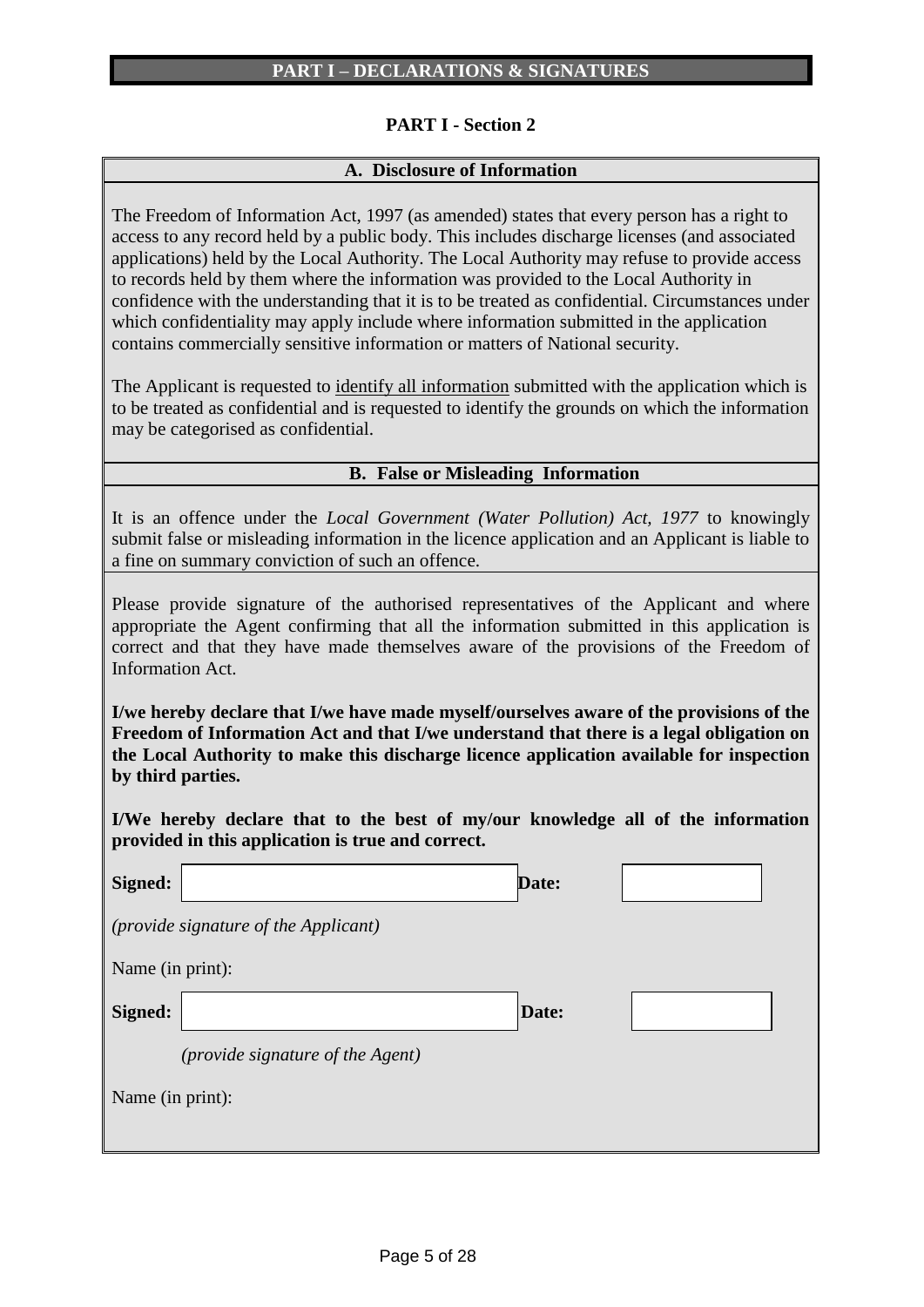|                                                                      | 1 лит 11 – эсспон 1                                                                      |
|----------------------------------------------------------------------|------------------------------------------------------------------------------------------|
|                                                                      | A. Contact Details – Applicant                                                           |
|                                                                      | A. (i) Provide contact details for the Applicant below                                   |
| The Applicant is:<br>Please insert an "x" in<br>the appropriate box. | An Individual<br>A Group of Individuals<br>A Corporate Body                              |
| <b>Name</b><br>(Principal Contact)*                                  |                                                                                          |
| <b>Address</b>                                                       |                                                                                          |
|                                                                      |                                                                                          |
|                                                                      |                                                                                          |
|                                                                      |                                                                                          |
| <b>Phone Number (day)</b>                                            |                                                                                          |
| <b>Phone Number (night)</b>                                          |                                                                                          |
| Fax                                                                  |                                                                                          |
| e-mail                                                               |                                                                                          |
|                                                                      | * Where the Applicant is a group of individuals or a corporate body, provide the name    |
|                                                                      | of one individual to be the principal contact for the purpose of correspondence relating |
| a licence granted by the licensing authority.                        |                                                                                          |

|                                                                        | A. (ii) Where the Applicant is an Individual provide the following details: |
|------------------------------------------------------------------------|-----------------------------------------------------------------------------|
| <b>Relationship to the</b><br>premises from which it<br>is proposed to | Owner/occupier                                                              |
| discharge                                                              | Landowner                                                                   |
|                                                                        | Responsible for treatment facility                                          |
|                                                                        | Other<br>(please specify)                                                   |

|                      | A. (iii) Where the Applicant is a Group of Individuals provide the following details: |
|----------------------|---------------------------------------------------------------------------------------|
| <b>Type of Group</b> | <b>Management Company</b>                                                             |
|                      | <b>Residents Association</b>                                                          |
|                      | <b>Voluntary Group</b>                                                                |
|                      | Club                                                                                  |
|                      | Other<br>(please specify)                                                             |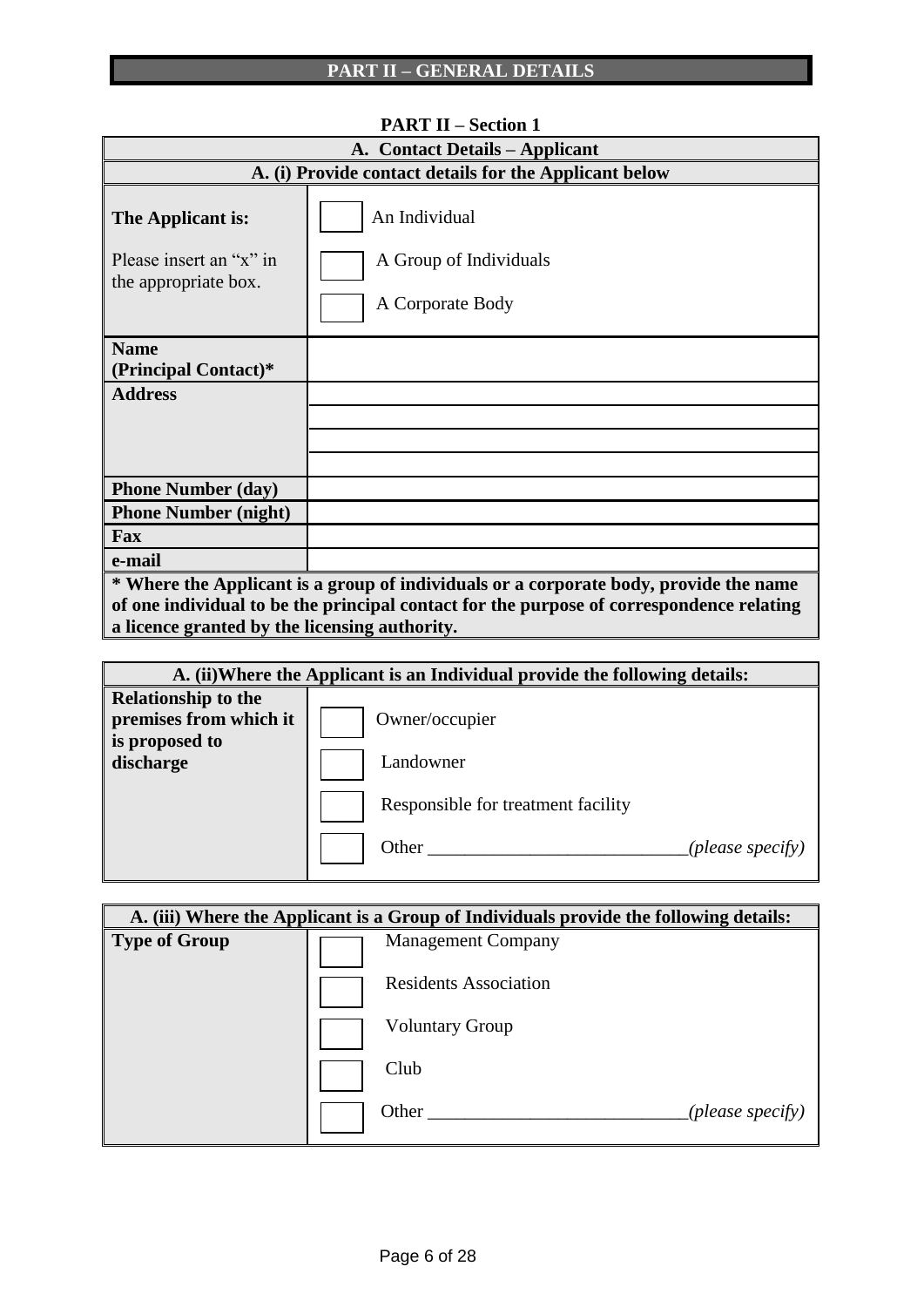

| <b>B. Contact Details - Agent</b> |                                                                                    |  |  |  |
|-----------------------------------|------------------------------------------------------------------------------------|--|--|--|
|                                   | B. Where an Agent is making this application on behalf of an Applicant the Agent's |  |  |  |
|                                   | contact details must be provided                                                   |  |  |  |
| <b>Name</b>                       |                                                                                    |  |  |  |
| <b>Address</b>                    |                                                                                    |  |  |  |
|                                   |                                                                                    |  |  |  |
|                                   |                                                                                    |  |  |  |
|                                   |                                                                                    |  |  |  |
| <b>Phone Number (day)</b>         |                                                                                    |  |  |  |
| <b>Phone Number (night)</b>       |                                                                                    |  |  |  |
| e-mail address                    |                                                                                    |  |  |  |
| <b>Relationship to the</b>        |                                                                                    |  |  |  |
| <b>Applicant: consultant</b>      |                                                                                    |  |  |  |
| employee, partner etc.            |                                                                                    |  |  |  |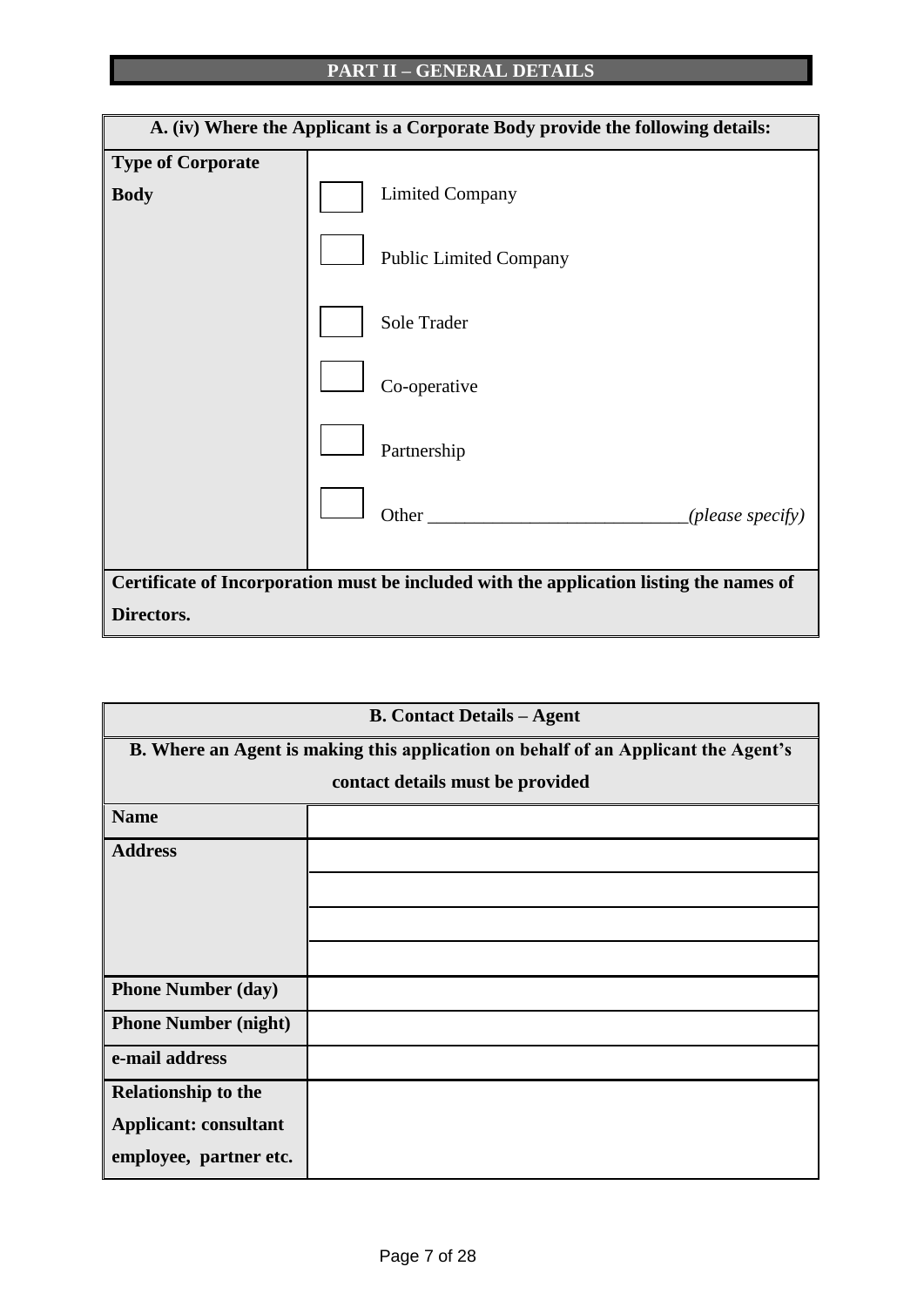**PART II – Section 2**

|                                                                                            |                                 |  |         | A. Site Details   |  |                                                                       |  |  |  |
|--------------------------------------------------------------------------------------------|---------------------------------|--|---------|-------------------|--|-----------------------------------------------------------------------|--|--|--|
| A. (i) Provide current details below of the site / activity from which the discharge takes |                                 |  |         |                   |  |                                                                       |  |  |  |
| place.                                                                                     |                                 |  |         |                   |  |                                                                       |  |  |  |
| <b>Name of Site</b>                                                                        |                                 |  |         |                   |  |                                                                       |  |  |  |
| (where applicable)                                                                         |                                 |  |         |                   |  |                                                                       |  |  |  |
| <b>Address</b>                                                                             |                                 |  |         |                   |  |                                                                       |  |  |  |
|                                                                                            |                                 |  |         |                   |  |                                                                       |  |  |  |
|                                                                                            |                                 |  |         |                   |  |                                                                       |  |  |  |
| <b>Site location</b><br>(Co-ordinates)                                                     | <b>Easting</b>                  |  |         |                   |  | <b>Northing</b>                                                       |  |  |  |
| Is planning permission<br>granted for any                                                  |                                 |  |         |                   |  | Granted Reference Number                                              |  |  |  |
| proposed / existing                                                                        |                                 |  |         |                   |  |                                                                       |  |  |  |
| development at the<br>site?                                                                |                                 |  | Pending |                   |  |                                                                       |  |  |  |
|                                                                                            |                                 |  |         | Not Applied For   |  |                                                                       |  |  |  |
| Have copies of the                                                                         |                                 |  |         |                   |  |                                                                       |  |  |  |
| following maps /<br>drawings been<br>included?                                             | Site Location Map               |  |         |                   |  |                                                                       |  |  |  |
|                                                                                            | Site Layout Map                 |  |         |                   |  |                                                                       |  |  |  |
|                                                                                            | Site Drainage System Drawings * |  |         |                   |  |                                                                       |  |  |  |
|                                                                                            |                                 |  |         | None of the above |  |                                                                       |  |  |  |
|                                                                                            |                                 |  |         |                   |  | * As constructed and current site drainage details of foul, trade (if |  |  |  |
|                                                                                            |                                 |  |         |                   |  | relevant) & storm water drains and outfalls                           |  |  |  |
|                                                                                            |                                 |  |         |                   |  | Consult with LA regarding mapping that requires updating.             |  |  |  |
| <b>Outfall Details</b>                                                                     |                                 |  |         |                   |  | Provide details of the outfall design, size and construction.         |  |  |  |
| Provide copies of the outfall drawings.                                                    |                                 |  |         |                   |  |                                                                       |  |  |  |
| Consult with Local Authority regarding mapping requests / updating of maps                 |                                 |  |         |                   |  |                                                                       |  |  |  |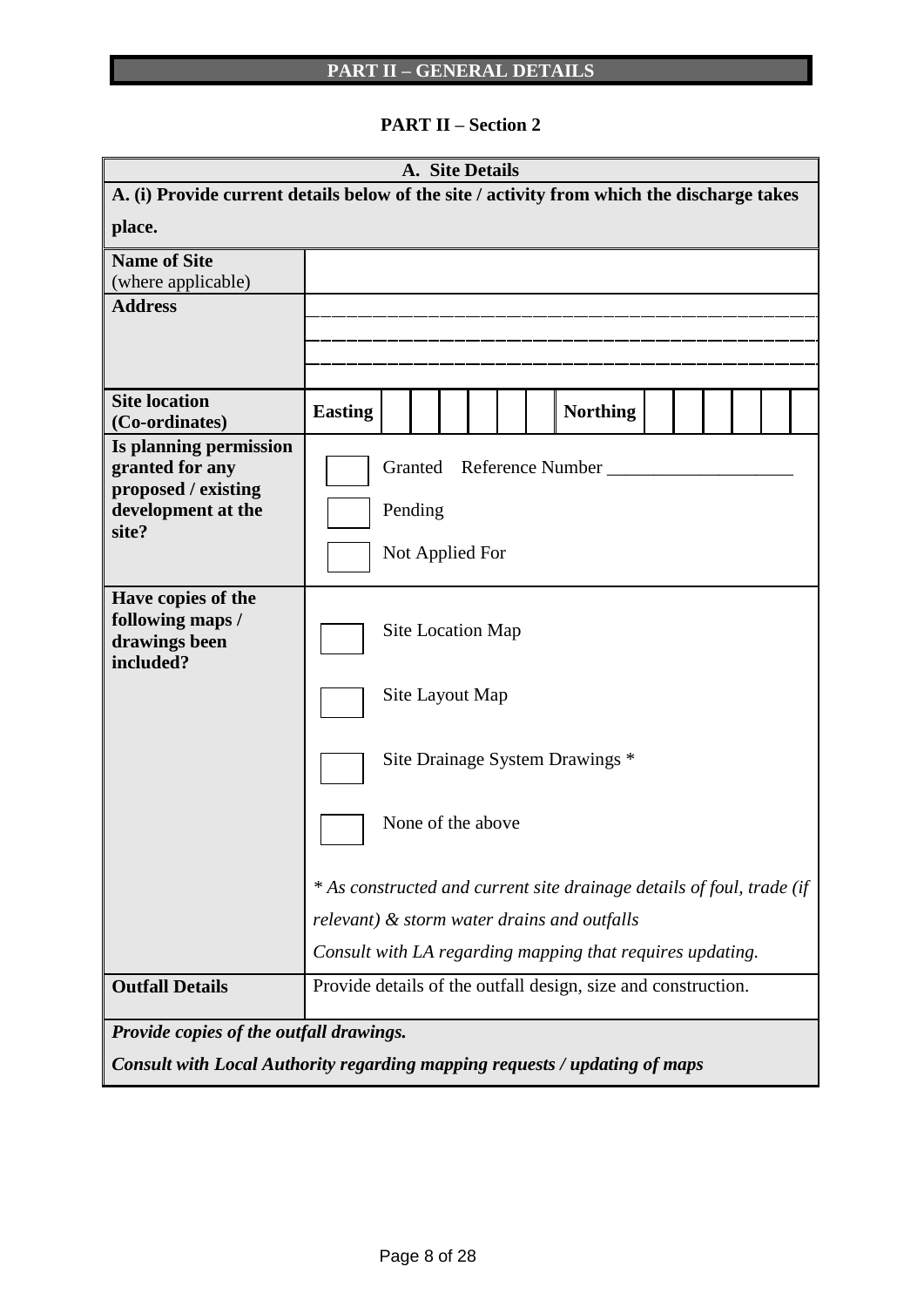|                         | A. (ii) Identify the sector from which the discharge is generated. |                                                 |   |  |
|-------------------------|--------------------------------------------------------------------|-------------------------------------------------|---|--|
| <b>Type of Premises</b> |                                                                    |                                                 |   |  |
|                         |                                                                    | Please put an " $X$ " in the box as appropriate | X |  |
|                         | <b>Accommodation</b>                                               | Household / Holiday Home                        |   |  |
|                         |                                                                    | Hotel / Guesthouse / B&B                        |   |  |
|                         |                                                                    | Caravan Park / Camp Site                        |   |  |
|                         |                                                                    | <b>Nursing Home</b>                             |   |  |
|                         | <b>Education</b>                                                   | Non-residential facility                        |   |  |
|                         |                                                                    | <b>Boarding School</b>                          |   |  |
|                         |                                                                    | College / University                            |   |  |
|                         | Commercial /                                                       | Office                                          |   |  |
|                         | <b>Service</b>                                                     | Hairdresser / Beauty Salon                      |   |  |
|                         |                                                                    | Doctor Surgery                                  |   |  |
|                         |                                                                    | Dentist                                         |   |  |
|                         |                                                                    | <b>Launderettes and Dry Cleaners</b>            |   |  |
|                         |                                                                    | <b>Petrol Station</b>                           |   |  |
|                         |                                                                    | Hospital                                        |   |  |
|                         |                                                                    | Churches, Monasteries etc.                      |   |  |
|                         |                                                                    | Amenities (golf course, sport facilities etc.)  |   |  |
|                         | <b>Food &amp; Drink</b>                                            | Public House (with or without food              |   |  |
|                         |                                                                    | preparation)                                    |   |  |
|                         |                                                                    | Restaurant / Café / Take Away                   |   |  |
|                         | <b>Transport</b>                                                   | Airport                                         |   |  |
|                         |                                                                    | Train station                                   |   |  |
|                         |                                                                    | Bus station                                     |   |  |
|                         | <b>Industrial</b>                                                  | Dry process industry without canteen            |   |  |
|                         |                                                                    | Dry process industry with canteen where         |   |  |
|                         |                                                                    | food is prepared                                |   |  |
|                         |                                                                    | Chemicals industry                              |   |  |
|                         |                                                                    | Wood, paper, textiles and leather               |   |  |
|                         |                                                                    | Food and drink                                  |   |  |
|                         |                                                                    | Minerals and other materials                    |   |  |
|                         |                                                                    | Energy                                          |   |  |
|                         |                                                                    | Metals                                          |   |  |
|                         |                                                                    | Mineral fibres and glass                        |   |  |
|                         |                                                                    | Fossil fuels                                    |   |  |
|                         |                                                                    | Cement manufacture                              |   |  |
|                         |                                                                    | Waste                                           |   |  |
|                         |                                                                    | Surface coatings                                |   |  |
|                         | <b>Other</b> (Please                                               | e.g. tourism-heritage centre, quarry            |   |  |
|                         | specify)                                                           | activities                                      |   |  |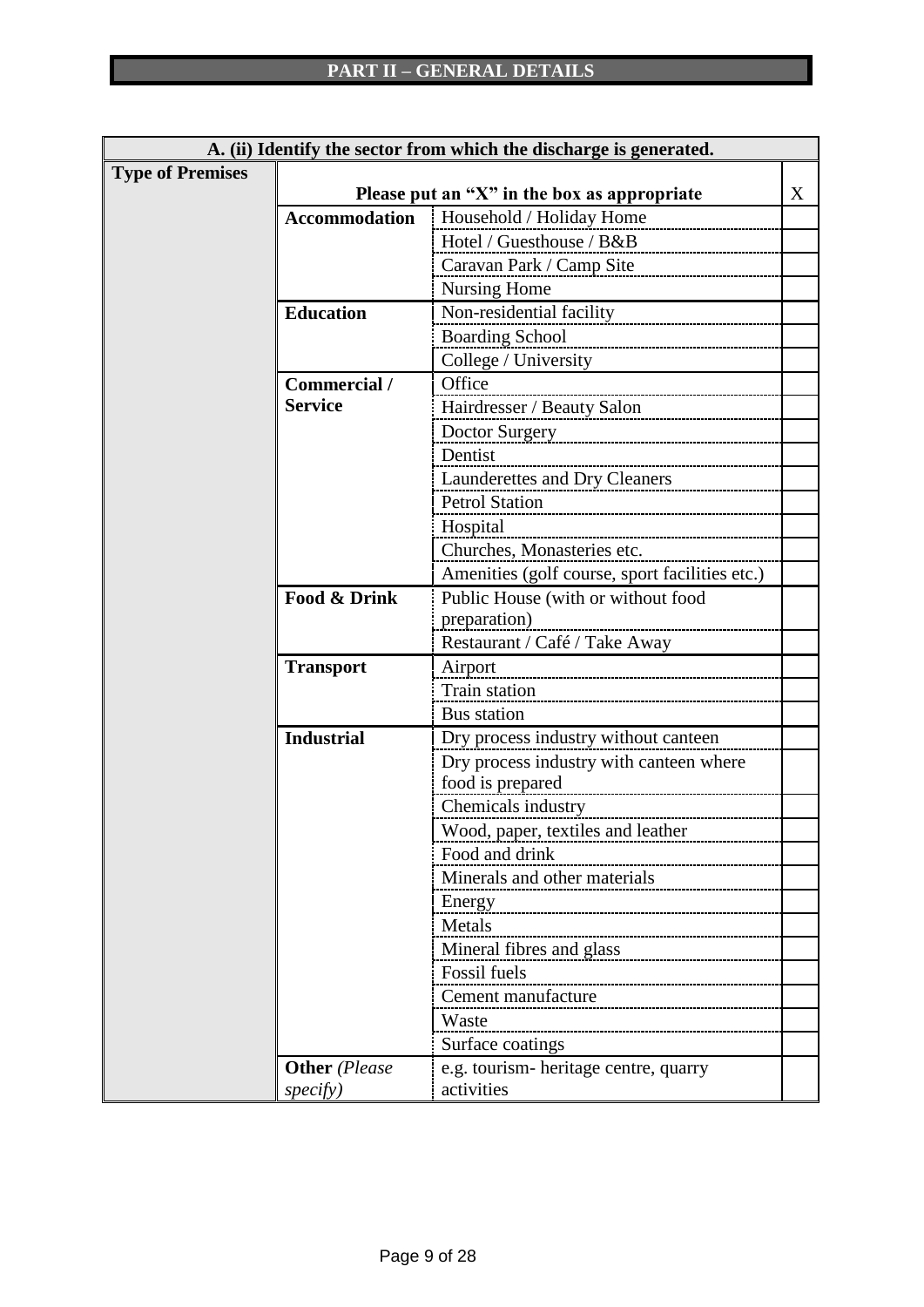**A. (iii) Activities Carried Out on Site.**

**Provide details of the activities carried out on site. Where this involves a process,** 

**provide an overview of the process. In particular indicate where domestic waste water / trade effluent is generated.**

*Provide additional sheets where necessary.*

Specify any development, expansion or process changes since the original application or since the most recent licence review

| <b>Process Materials &amp;</b> | Where applicable, complete <b>Appendix A and Appendix B</b> of |
|--------------------------------|----------------------------------------------------------------|
| <b>Waste Disposal</b>          | this form.                                                     |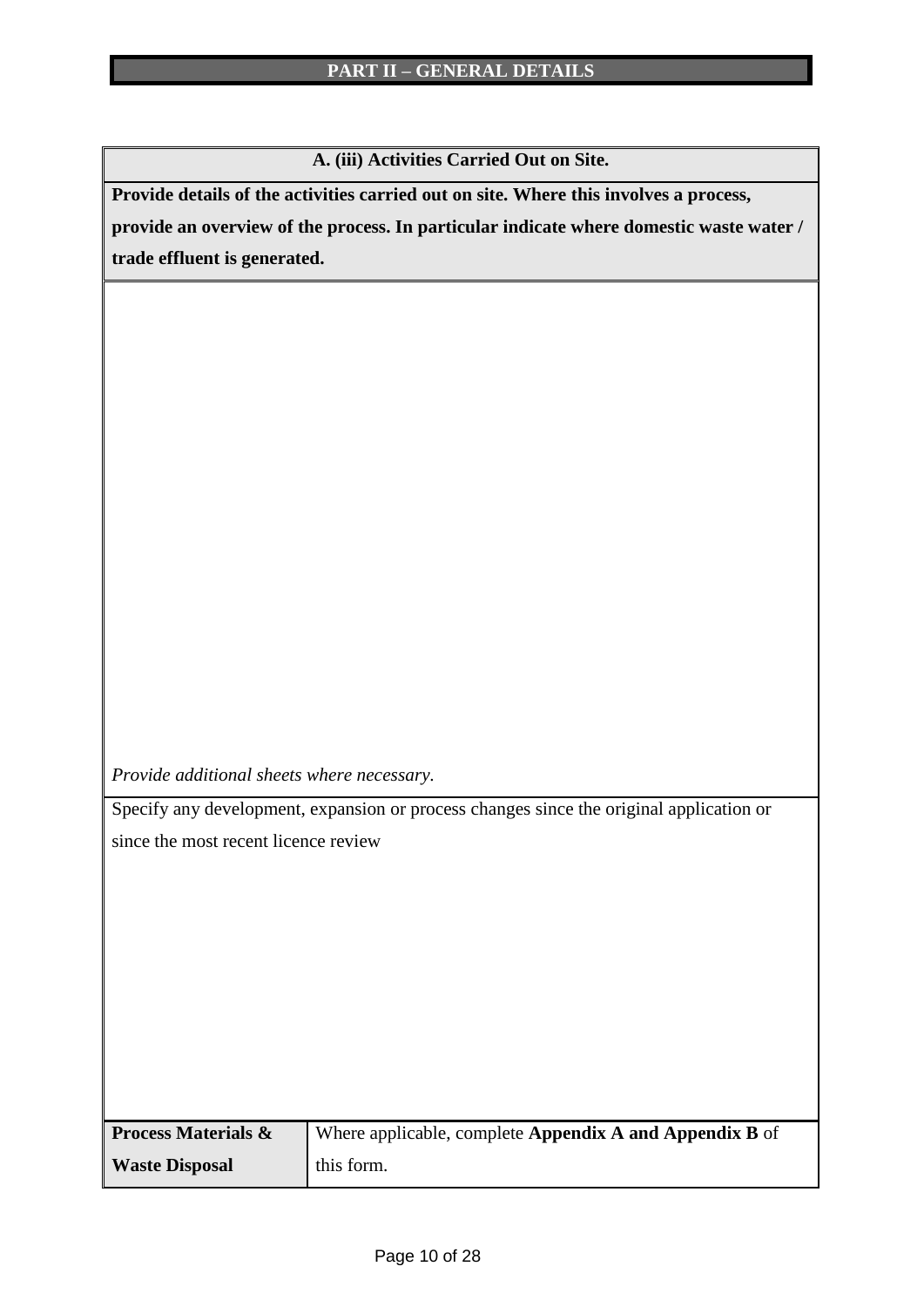## **PART III – Section 1**

| <b>A. Effluent Details</b>                                                    |                                                                                                                                                                                         |  |  |  |  |  |  |
|-------------------------------------------------------------------------------|-----------------------------------------------------------------------------------------------------------------------------------------------------------------------------------------|--|--|--|--|--|--|
| <b>PART III – Section 1 A is to be completed for all licence reviews</b>      |                                                                                                                                                                                         |  |  |  |  |  |  |
| <b>Type of effluent</b><br>Please place an "X" in<br>appropriate box          | Domestic Waste water Only<br><b>Trade Effluent Only</b><br><b>Both Domestic and Trade Effluent</b>                                                                                      |  |  |  |  |  |  |
| <b>Domestic Waste water</b><br>only                                           | Population Equivalent (p.e.)                                                                                                                                                            |  |  |  |  |  |  |
| (if relevant)                                                                 | $m^3$ /day.<br>Expected Dry Weather Flow (DWF)                                                                                                                                          |  |  |  |  |  |  |
|                                                                               | <b>Provide details of how the P.E. &amp; DWF were calculated.</b>                                                                                                                       |  |  |  |  |  |  |
| <b>Trade Effluent only or</b><br><b>Domestic &amp; Trade</b><br>(if relevant) | $m^3$ /day.<br>Normal volume of effluent discharged per day is                                                                                                                          |  |  |  |  |  |  |
|                                                                               | $m^3$ /day.<br>Max. volume of effluent discharged in one day is                                                                                                                         |  |  |  |  |  |  |
|                                                                               | $m^3/h$ our.<br>Max. volume of effluent discharged per hour is                                                                                                                          |  |  |  |  |  |  |
|                                                                               | Provide details of how the trade effluent flows are calculated.                                                                                                                         |  |  |  |  |  |  |
| <b>Effluent</b><br><b>Characteristics.</b>                                    | Complete Appendix C and Appendix D of this form.<br>Consult with Local Authority as to specific requirements for<br><b>Licence Review</b><br>Provide additional sheets where necessary. |  |  |  |  |  |  |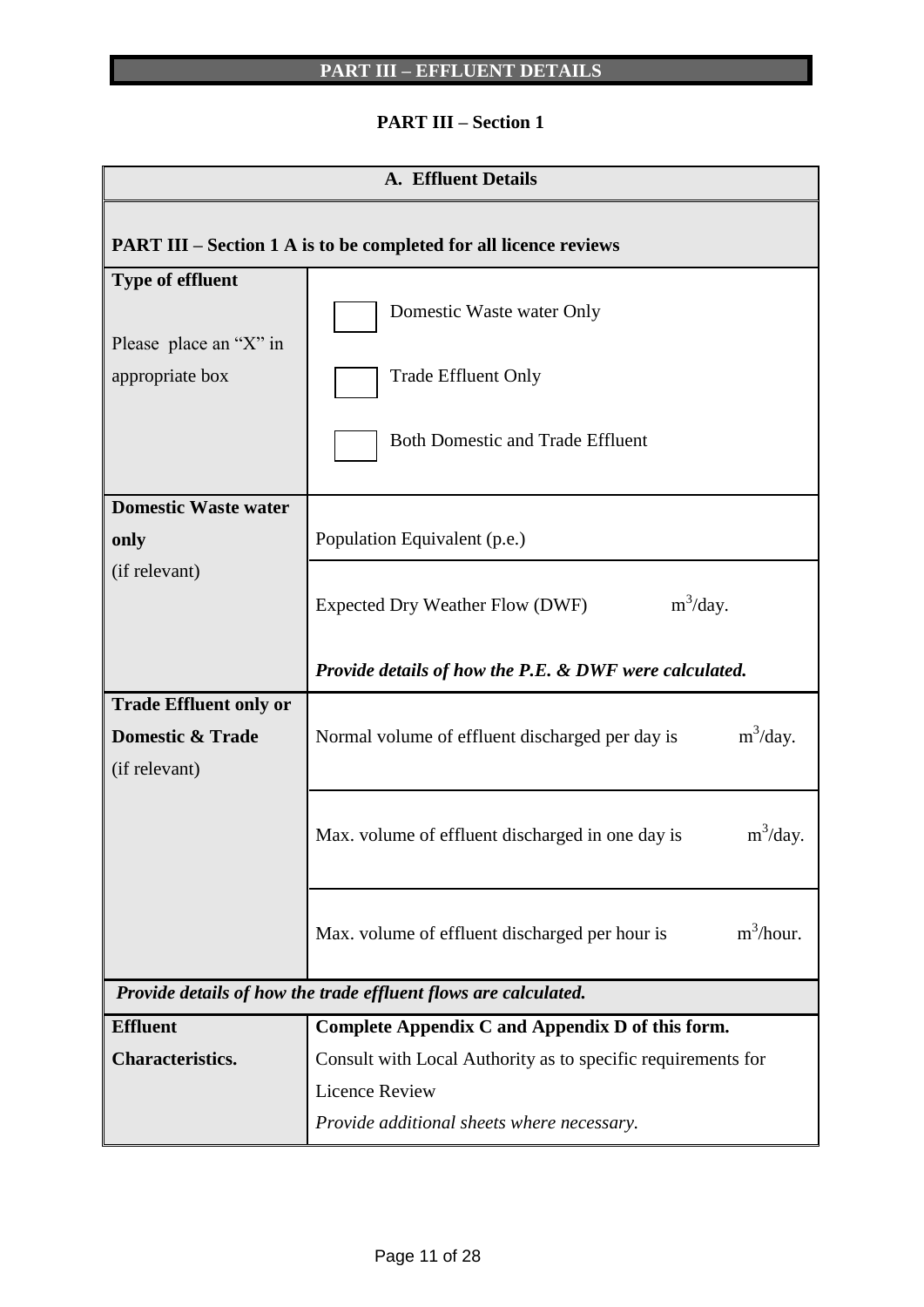| <b>B.</b> Effluent Details                                               |                                                                                                                                                                                               |  |  |  |  |  |  |  |
|--------------------------------------------------------------------------|-----------------------------------------------------------------------------------------------------------------------------------------------------------------------------------------------|--|--|--|--|--|--|--|
| <b>PART III - Section 1 B is to be completed for all licence reviews</b> |                                                                                                                                                                                               |  |  |  |  |  |  |  |
| Provide additional sheets where necessary.                               |                                                                                                                                                                                               |  |  |  |  |  |  |  |
| <b>Discharge Variability</b>                                             | Briefly identify whether there is likely to be variability in the<br>discharge flow or characteristics e.g. due to process changes, due<br>to seasonal variation, due to diurnal changes etc. |  |  |  |  |  |  |  |
|                                                                          | Where the discharge shows seasonal or other variation, please<br>provide details of flow volumes and times of discharge.                                                                      |  |  |  |  |  |  |  |
|                                                                          | Also provide details of varying effluent characteristics in<br>Appendix C and Appendix D.                                                                                                     |  |  |  |  |  |  |  |
| <b>Fats, Oils and Grease</b><br>(FOG)<br>(if relevant)                   | Provide details of control measures proposed for the removal of<br>FOG from the effluent prior to discharge. Provide technical data<br>sheets for any equipment proposed.                     |  |  |  |  |  |  |  |
|                                                                          | Describe equipment maintenance.                                                                                                                                                               |  |  |  |  |  |  |  |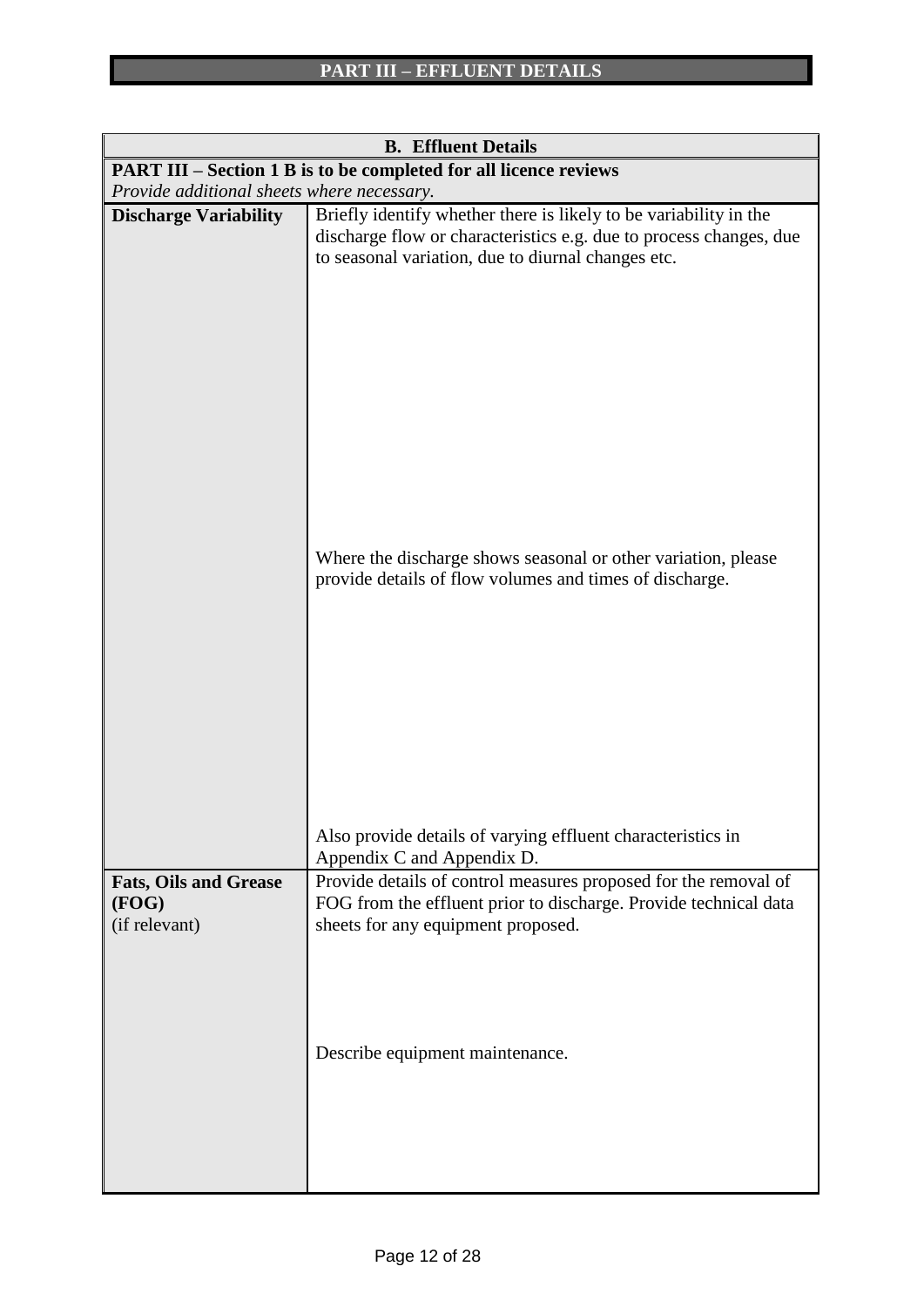| <b>Food Waste</b>             | Provide details of provisions for source segregation and disposal |  |  |  |  |  |  |  |
|-------------------------------|-------------------------------------------------------------------|--|--|--|--|--|--|--|
| (if relevant)                 | of food waste.                                                    |  |  |  |  |  |  |  |
|                               |                                                                   |  |  |  |  |  |  |  |
|                               |                                                                   |  |  |  |  |  |  |  |
|                               |                                                                   |  |  |  |  |  |  |  |
|                               |                                                                   |  |  |  |  |  |  |  |
|                               |                                                                   |  |  |  |  |  |  |  |
| <b>Other Discharges</b>       | Provide particulars of any other discharges from the premises     |  |  |  |  |  |  |  |
|                               | (e.g. storm water).                                               |  |  |  |  |  |  |  |
|                               |                                                                   |  |  |  |  |  |  |  |
|                               |                                                                   |  |  |  |  |  |  |  |
|                               |                                                                   |  |  |  |  |  |  |  |
|                               |                                                                   |  |  |  |  |  |  |  |
|                               |                                                                   |  |  |  |  |  |  |  |
|                               |                                                                   |  |  |  |  |  |  |  |
|                               |                                                                   |  |  |  |  |  |  |  |
|                               | Describe maintenance of silt traps, drainage channels and oil     |  |  |  |  |  |  |  |
|                               | interceptors where relevant.                                      |  |  |  |  |  |  |  |
|                               |                                                                   |  |  |  |  |  |  |  |
|                               |                                                                   |  |  |  |  |  |  |  |
|                               |                                                                   |  |  |  |  |  |  |  |
|                               |                                                                   |  |  |  |  |  |  |  |
|                               |                                                                   |  |  |  |  |  |  |  |
|                               |                                                                   |  |  |  |  |  |  |  |
| <b>Water Supply</b>           | Provide details of the source of water that will form part of the |  |  |  |  |  |  |  |
|                               | discharge e.g. mains, borehole, river etc.                        |  |  |  |  |  |  |  |
|                               |                                                                   |  |  |  |  |  |  |  |
|                               |                                                                   |  |  |  |  |  |  |  |
|                               |                                                                   |  |  |  |  |  |  |  |
|                               |                                                                   |  |  |  |  |  |  |  |
|                               |                                                                   |  |  |  |  |  |  |  |
|                               |                                                                   |  |  |  |  |  |  |  |
|                               |                                                                   |  |  |  |  |  |  |  |
|                               |                                                                   |  |  |  |  |  |  |  |
|                               | $m^3$ /day.<br>The estimated volume of water used per day is      |  |  |  |  |  |  |  |
| <b>Other Effluent Details</b> | You may be required to furnish such other particulars as the      |  |  |  |  |  |  |  |
|                               | Licensing Authority may reasonably require for consideration of   |  |  |  |  |  |  |  |
|                               | the application e.g. effluent toxicity testing, bioaccumulation   |  |  |  |  |  |  |  |
|                               | testing, biodegradation testing.                                  |  |  |  |  |  |  |  |
|                               |                                                                   |  |  |  |  |  |  |  |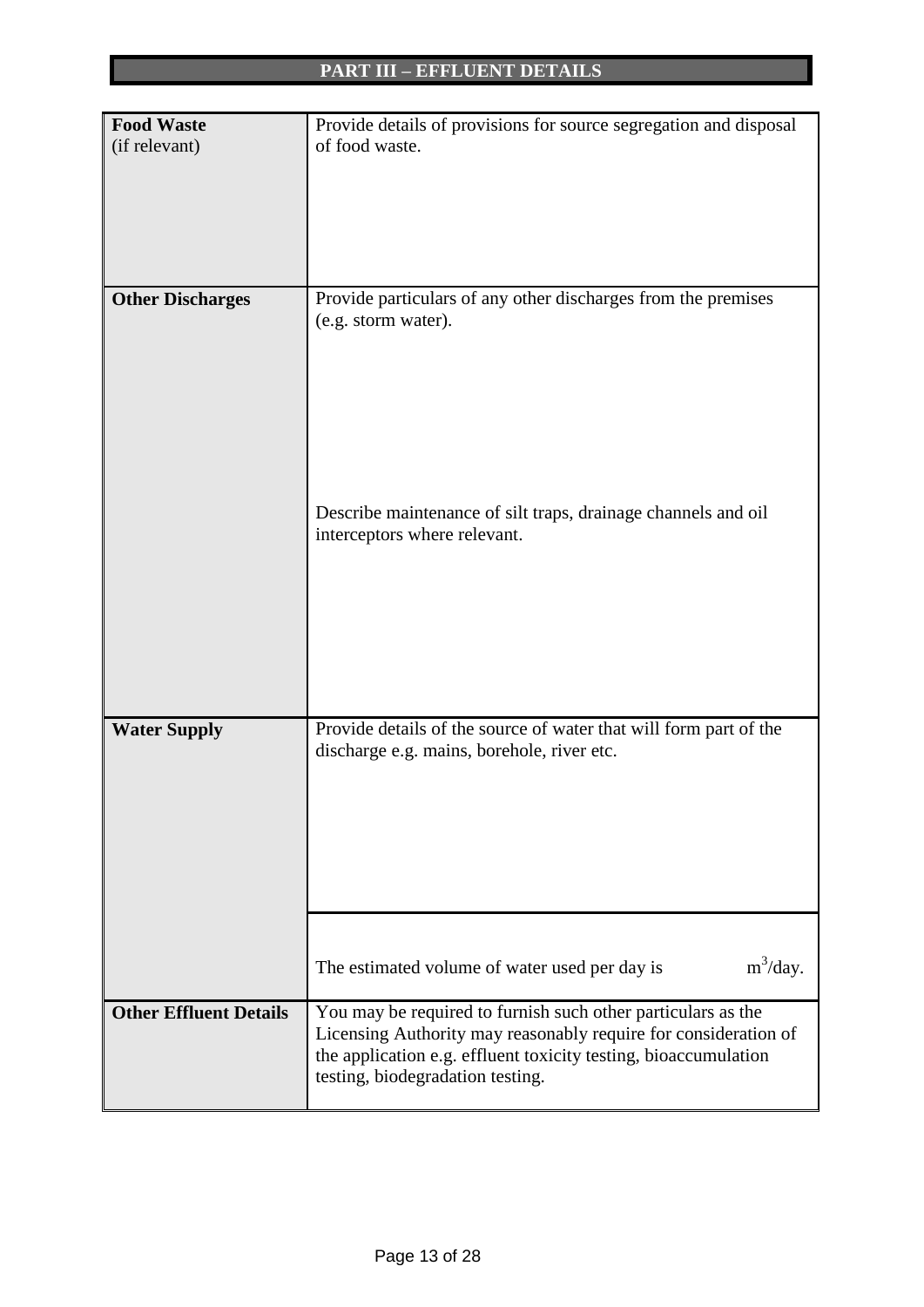## **PART III – Section 2**

|                                                                                          | <b>A. Effluent Treatment</b>                                |                                                                                        |  |  |  |  |  |  |
|------------------------------------------------------------------------------------------|-------------------------------------------------------------|----------------------------------------------------------------------------------------|--|--|--|--|--|--|
|                                                                                          |                                                             | PART III – Section 2 A is to be completed where the effluent is to be treated prior to |  |  |  |  |  |  |
| discharge.                                                                               |                                                             |                                                                                        |  |  |  |  |  |  |
| <b>Operator of Treatment</b>                                                             | Where the treatment system is to be maintained and operated |                                                                                        |  |  |  |  |  |  |
| <b>System</b>                                                                            | by a third party please provide the following:              |                                                                                        |  |  |  |  |  |  |
|                                                                                          | <b>Contact Name</b>                                         |                                                                                        |  |  |  |  |  |  |
|                                                                                          | <b>Company Name</b>                                         |                                                                                        |  |  |  |  |  |  |
|                                                                                          | <b>Address</b>                                              |                                                                                        |  |  |  |  |  |  |
|                                                                                          |                                                             |                                                                                        |  |  |  |  |  |  |
|                                                                                          |                                                             |                                                                                        |  |  |  |  |  |  |
|                                                                                          |                                                             |                                                                                        |  |  |  |  |  |  |
|                                                                                          | <b>Phone Number (day)</b>                                   |                                                                                        |  |  |  |  |  |  |
|                                                                                          | <b>Phone Number (night)</b><br>e-mail                       |                                                                                        |  |  |  |  |  |  |
|                                                                                          | <b>Registered Company</b>                                   |                                                                                        |  |  |  |  |  |  |
|                                                                                          | <b>Details</b>                                              |                                                                                        |  |  |  |  |  |  |
|                                                                                          |                                                             |                                                                                        |  |  |  |  |  |  |
| <b>Waste Water</b>                                                                       |                                                             | Provide particulars of the existing / proposed upgrade of effluent                     |  |  |  |  |  |  |
| <b>Treatment System</b>                                                                  |                                                             | treatment system. Where waste water treatment utilises a                               |  |  |  |  |  |  |
| <b>Overview</b>                                                                          |                                                             | percolation area, filter system, constructed wetland or land                           |  |  |  |  |  |  |
|                                                                                          |                                                             | application provide details of the design and construction of same,                    |  |  |  |  |  |  |
|                                                                                          |                                                             | site suitability / characterisation testing and include such drawings                  |  |  |  |  |  |  |
|                                                                                          | as my be relevant.                                          |                                                                                        |  |  |  |  |  |  |
|                                                                                          |                                                             |                                                                                        |  |  |  |  |  |  |
|                                                                                          |                                                             |                                                                                        |  |  |  |  |  |  |
|                                                                                          |                                                             |                                                                                        |  |  |  |  |  |  |
|                                                                                          |                                                             |                                                                                        |  |  |  |  |  |  |
|                                                                                          |                                                             |                                                                                        |  |  |  |  |  |  |
|                                                                                          |                                                             |                                                                                        |  |  |  |  |  |  |
|                                                                                          |                                                             |                                                                                        |  |  |  |  |  |  |
|                                                                                          |                                                             |                                                                                        |  |  |  |  |  |  |
|                                                                                          |                                                             |                                                                                        |  |  |  |  |  |  |
|                                                                                          |                                                             |                                                                                        |  |  |  |  |  |  |
|                                                                                          |                                                             |                                                                                        |  |  |  |  |  |  |
|                                                                                          |                                                             |                                                                                        |  |  |  |  |  |  |
|                                                                                          |                                                             |                                                                                        |  |  |  |  |  |  |
|                                                                                          | Provide additional sheets where necessary.                  |                                                                                        |  |  |  |  |  |  |
| In the event of any upgrade or intrusive investigation of soil polishing facilities, the |                                                             |                                                                                        |  |  |  |  |  |  |

**Environment Section of Cavan County Council shall be notified** preferably by e-mail or by telephone to the **Environment Section** at least **3 working days** prior to commencement of the site assessment, so as the assessment may be monitored. **Contact the Environment Section on (049) 4378486 or email [dmcenerney@cavancoco.ie](mailto:dmcenerney@cavancoco.ie)**

*Provide copies of the treatment system process drawings.*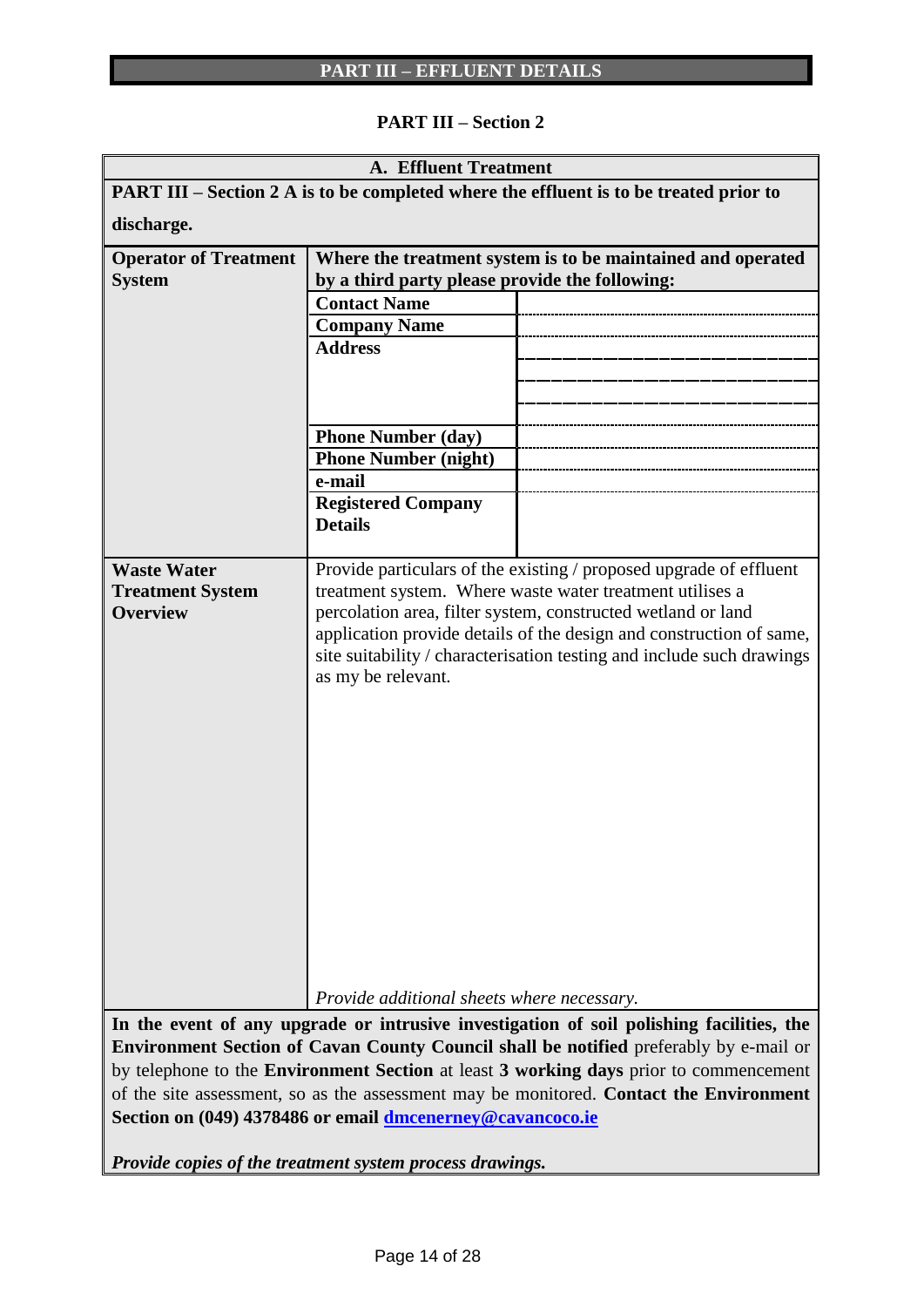| <b>B.</b> Effluent Treatment                                                            |                                                                    |  |  |  |  |  |  |  |
|-----------------------------------------------------------------------------------------|--------------------------------------------------------------------|--|--|--|--|--|--|--|
| <b>PART III – Section 2 B is to be completed where the effluent is treated prior to</b> |                                                                    |  |  |  |  |  |  |  |
| discharge.                                                                              |                                                                    |  |  |  |  |  |  |  |
| Provide additional sheets where necessary.                                              |                                                                    |  |  |  |  |  |  |  |
| <b>Treatment System</b>                                                                 | Provide details of the proposals for the treatment system          |  |  |  |  |  |  |  |
| <b>Maintenance</b>                                                                      | maintenance.                                                       |  |  |  |  |  |  |  |
|                                                                                         |                                                                    |  |  |  |  |  |  |  |
|                                                                                         |                                                                    |  |  |  |  |  |  |  |
|                                                                                         |                                                                    |  |  |  |  |  |  |  |
|                                                                                         |                                                                    |  |  |  |  |  |  |  |
|                                                                                         |                                                                    |  |  |  |  |  |  |  |
|                                                                                         |                                                                    |  |  |  |  |  |  |  |
|                                                                                         |                                                                    |  |  |  |  |  |  |  |
|                                                                                         |                                                                    |  |  |  |  |  |  |  |
|                                                                                         |                                                                    |  |  |  |  |  |  |  |
| <b>Access to treatment</b>                                                              | In the event that the waste water treatment system is enclosed and |  |  |  |  |  |  |  |
| systems and discharge                                                                   | locked and / or the discharge point is inaccessible during the     |  |  |  |  |  |  |  |
| point for Local                                                                         | normal working day provide details of key holder.                  |  |  |  |  |  |  |  |
| <b>Authority Staff</b>                                                                  |                                                                    |  |  |  |  |  |  |  |
|                                                                                         | Name:                                                              |  |  |  |  |  |  |  |
|                                                                                         |                                                                    |  |  |  |  |  |  |  |
|                                                                                         | Address:                                                           |  |  |  |  |  |  |  |
|                                                                                         |                                                                    |  |  |  |  |  |  |  |
|                                                                                         |                                                                    |  |  |  |  |  |  |  |
|                                                                                         |                                                                    |  |  |  |  |  |  |  |
|                                                                                         | Phone number:                                                      |  |  |  |  |  |  |  |
|                                                                                         |                                                                    |  |  |  |  |  |  |  |
|                                                                                         | Mobile number:                                                     |  |  |  |  |  |  |  |
|                                                                                         |                                                                    |  |  |  |  |  |  |  |
|                                                                                         |                                                                    |  |  |  |  |  |  |  |
|                                                                                         |                                                                    |  |  |  |  |  |  |  |
| <b>Plant Failure</b>                                                                    | Identify how any failure of the treatment system will be detected. |  |  |  |  |  |  |  |
|                                                                                         |                                                                    |  |  |  |  |  |  |  |
|                                                                                         |                                                                    |  |  |  |  |  |  |  |
|                                                                                         |                                                                    |  |  |  |  |  |  |  |
|                                                                                         |                                                                    |  |  |  |  |  |  |  |
| <b>Sludge</b>                                                                           | Provide details of proposals for dealing with sludge (where        |  |  |  |  |  |  |  |
|                                                                                         | relevant).                                                         |  |  |  |  |  |  |  |
|                                                                                         |                                                                    |  |  |  |  |  |  |  |
|                                                                                         |                                                                    |  |  |  |  |  |  |  |
|                                                                                         |                                                                    |  |  |  |  |  |  |  |
|                                                                                         |                                                                    |  |  |  |  |  |  |  |
|                                                                                         |                                                                    |  |  |  |  |  |  |  |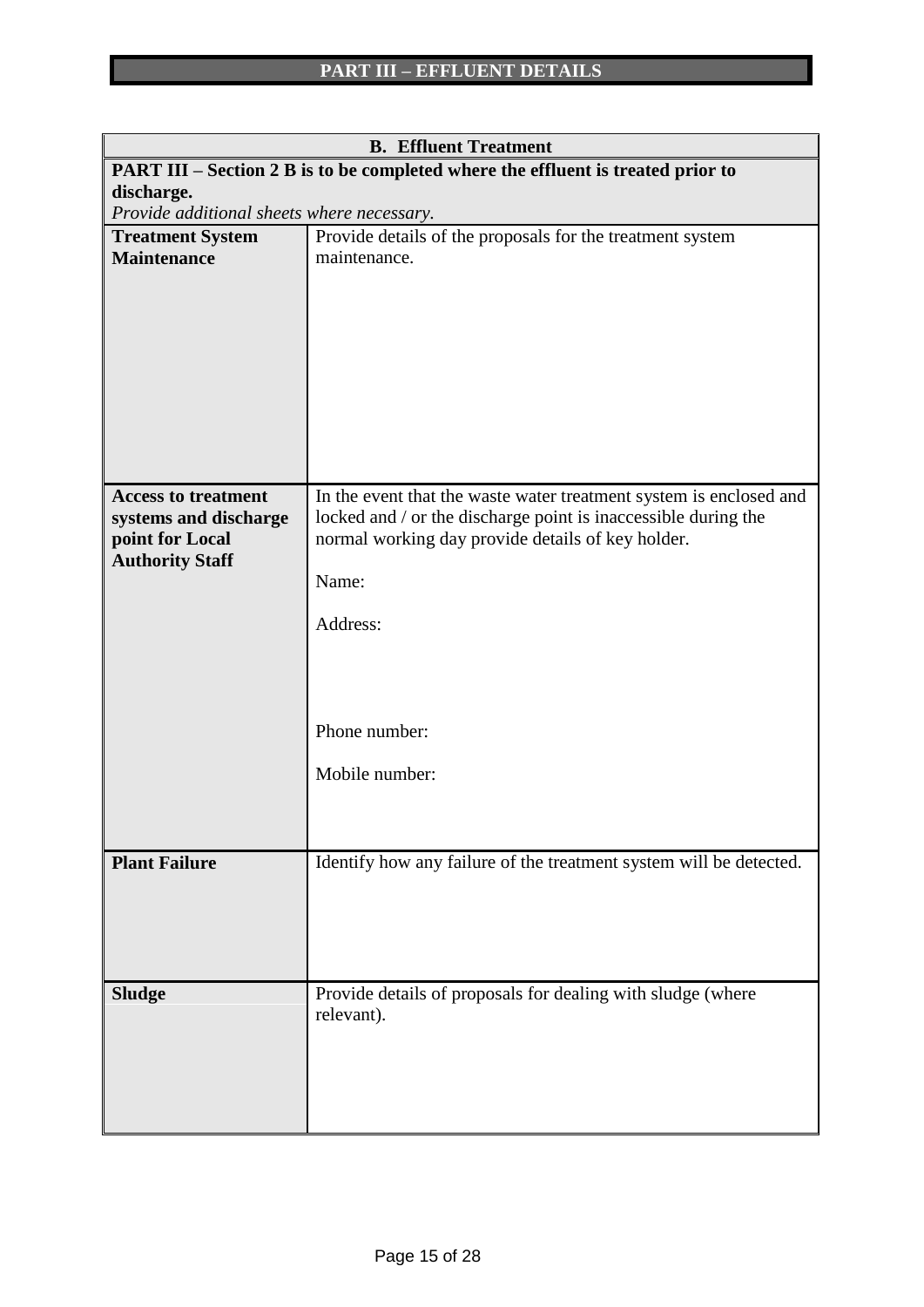## **PART III – Section 3**

|                                                                       |                                            |                                                |  |  |  |  |  | A. Effluent Monitoring for Licence Review                       |  |  |  |  |  |
|-----------------------------------------------------------------------|--------------------------------------------|------------------------------------------------|--|--|--|--|--|-----------------------------------------------------------------|--|--|--|--|--|
| <b>PART III – Section 3 A is to be completed.</b>                     |                                            |                                                |  |  |  |  |  |                                                                 |  |  |  |  |  |
| Provide details of the monitoring proposed for the effluent discharge |                                            |                                                |  |  |  |  |  |                                                                 |  |  |  |  |  |
|                                                                       | Provide additional sheets where necessary. |                                                |  |  |  |  |  |                                                                 |  |  |  |  |  |
| <b>Monitoring the</b>                                                 |                                            | Identify proposed effluent monitoring point(s) |  |  |  |  |  |                                                                 |  |  |  |  |  |
| Discharge.                                                            |                                            |                                                |  |  |  |  |  |                                                                 |  |  |  |  |  |
|                                                                       |                                            |                                                |  |  |  |  |  |                                                                 |  |  |  |  |  |
|                                                                       |                                            |                                                |  |  |  |  |  |                                                                 |  |  |  |  |  |
|                                                                       |                                            |                                                |  |  |  |  |  |                                                                 |  |  |  |  |  |
|                                                                       |                                            |                                                |  |  |  |  |  |                                                                 |  |  |  |  |  |
|                                                                       |                                            |                                                |  |  |  |  |  |                                                                 |  |  |  |  |  |
|                                                                       |                                            |                                                |  |  |  |  |  |                                                                 |  |  |  |  |  |
|                                                                       |                                            |                                                |  |  |  |  |  |                                                                 |  |  |  |  |  |
| <b>Location of sampling</b>                                           |                                            |                                                |  |  |  |  |  |                                                                 |  |  |  |  |  |
| point(s) (Co-ordinates)                                               | <b>Easting</b>                             |                                                |  |  |  |  |  | <b>Northing</b>                                                 |  |  |  |  |  |
| <b>Effluent Flow</b>                                                  |                                            |                                                |  |  |  |  |  | Provide details of any proposals to monitor the discharge flow. |  |  |  |  |  |
| <b>Monitoring</b>                                                     |                                            |                                                |  |  |  |  |  |                                                                 |  |  |  |  |  |
|                                                                       |                                            |                                                |  |  |  |  |  |                                                                 |  |  |  |  |  |
|                                                                       |                                            |                                                |  |  |  |  |  |                                                                 |  |  |  |  |  |
|                                                                       |                                            |                                                |  |  |  |  |  |                                                                 |  |  |  |  |  |
|                                                                       |                                            |                                                |  |  |  |  |  |                                                                 |  |  |  |  |  |
|                                                                       |                                            |                                                |  |  |  |  |  |                                                                 |  |  |  |  |  |
|                                                                       |                                            |                                                |  |  |  |  |  |                                                                 |  |  |  |  |  |
|                                                                       |                                            |                                                |  |  |  |  |  |                                                                 |  |  |  |  |  |
|                                                                       |                                            |                                                |  |  |  |  |  |                                                                 |  |  |  |  |  |
|                                                                       |                                            |                                                |  |  |  |  |  |                                                                 |  |  |  |  |  |
| <b>Licensing Authority</b>                                            |                                            |                                                |  |  |  |  |  | Provide a description of how the Licensing Authority will be    |  |  |  |  |  |
| <b>Monitoring</b>                                                     |                                            |                                                |  |  |  |  |  | provided access to the effluent in order to take samples and    |  |  |  |  |  |
|                                                                       |                                            |                                                |  |  |  |  |  | indicate the point at which such samples may be taken e.g. last |  |  |  |  |  |
|                                                                       |                                            |                                                |  |  |  |  |  | manhole before outfall. (Provide grid reference below).         |  |  |  |  |  |
|                                                                       |                                            |                                                |  |  |  |  |  |                                                                 |  |  |  |  |  |
|                                                                       |                                            |                                                |  |  |  |  |  |                                                                 |  |  |  |  |  |
|                                                                       |                                            |                                                |  |  |  |  |  |                                                                 |  |  |  |  |  |
|                                                                       |                                            |                                                |  |  |  |  |  |                                                                 |  |  |  |  |  |
|                                                                       |                                            |                                                |  |  |  |  |  |                                                                 |  |  |  |  |  |
|                                                                       |                                            |                                                |  |  |  |  |  |                                                                 |  |  |  |  |  |
|                                                                       |                                            |                                                |  |  |  |  |  |                                                                 |  |  |  |  |  |
|                                                                       |                                            |                                                |  |  |  |  |  |                                                                 |  |  |  |  |  |
|                                                                       |                                            |                                                |  |  |  |  |  |                                                                 |  |  |  |  |  |
| <b>Location of Licensing</b>                                          |                                            |                                                |  |  |  |  |  |                                                                 |  |  |  |  |  |
| <b>Authority sampling</b>                                             |                                            |                                                |  |  |  |  |  |                                                                 |  |  |  |  |  |
| point(s)                                                              | <b>Easting</b>                             |                                                |  |  |  |  |  | <b>Northing</b>                                                 |  |  |  |  |  |
| (Co-ordinates)                                                        |                                            |                                                |  |  |  |  |  |                                                                 |  |  |  |  |  |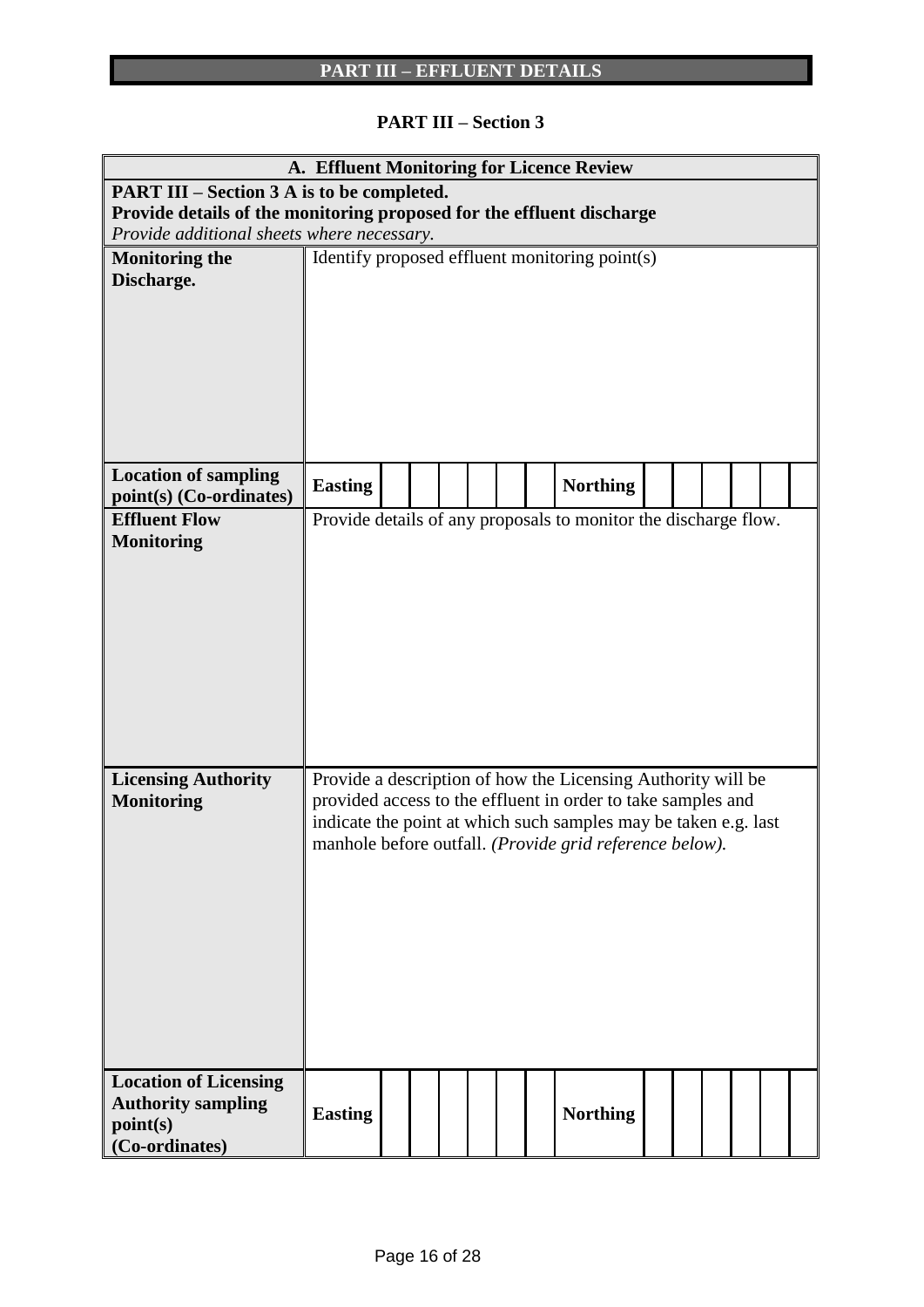|                                                             | <b>B. Pollution Control</b>                                                              |  |  |  |  |  |  |  |  |
|-------------------------------------------------------------|------------------------------------------------------------------------------------------|--|--|--|--|--|--|--|--|
|                                                             | PART III – Section 3 B is to be completed for licence review.                            |  |  |  |  |  |  |  |  |
| Provide details of any pollution control measures proposed. |                                                                                          |  |  |  |  |  |  |  |  |
| Provide additional sheets where necessary.                  |                                                                                          |  |  |  |  |  |  |  |  |
| <b>Accidental Discharges</b>                                | Provide details of arrangements to prevent accidental discharges.                        |  |  |  |  |  |  |  |  |
|                                                             |                                                                                          |  |  |  |  |  |  |  |  |
| to respond to unexpected incidents.                         | Provide below, details of emergency procedures, contact persons and facilities available |  |  |  |  |  |  |  |  |
| <b>Emergency Response</b>                                   | <b>Contact Name</b>                                                                      |  |  |  |  |  |  |  |  |
|                                                             | <b>Phone Number (day)</b>                                                                |  |  |  |  |  |  |  |  |
|                                                             | <b>Phone Number (night)</b>                                                              |  |  |  |  |  |  |  |  |
|                                                             | Provide details of any emergency procedure.                                              |  |  |  |  |  |  |  |  |
|                                                             |                                                                                          |  |  |  |  |  |  |  |  |
|                                                             |                                                                                          |  |  |  |  |  |  |  |  |
|                                                             |                                                                                          |  |  |  |  |  |  |  |  |
|                                                             |                                                                                          |  |  |  |  |  |  |  |  |
|                                                             |                                                                                          |  |  |  |  |  |  |  |  |
|                                                             |                                                                                          |  |  |  |  |  |  |  |  |
|                                                             |                                                                                          |  |  |  |  |  |  |  |  |
|                                                             |                                                                                          |  |  |  |  |  |  |  |  |
|                                                             |                                                                                          |  |  |  |  |  |  |  |  |
|                                                             |                                                                                          |  |  |  |  |  |  |  |  |
|                                                             |                                                                                          |  |  |  |  |  |  |  |  |
|                                                             |                                                                                          |  |  |  |  |  |  |  |  |
|                                                             |                                                                                          |  |  |  |  |  |  |  |  |
|                                                             |                                                                                          |  |  |  |  |  |  |  |  |
| <b>Environmental</b>                                        | Is there an Environmental Management Plan in place in respect                            |  |  |  |  |  |  |  |  |
| <b>Management Plan</b>                                      | of the site?                                                                             |  |  |  |  |  |  |  |  |
|                                                             |                                                                                          |  |  |  |  |  |  |  |  |
|                                                             | Yes                                                                                      |  |  |  |  |  |  |  |  |
|                                                             |                                                                                          |  |  |  |  |  |  |  |  |
|                                                             | N <sub>o</sub>                                                                           |  |  |  |  |  |  |  |  |
|                                                             |                                                                                          |  |  |  |  |  |  |  |  |
|                                                             | If 'Yes' please submit a copy with this application.                                     |  |  |  |  |  |  |  |  |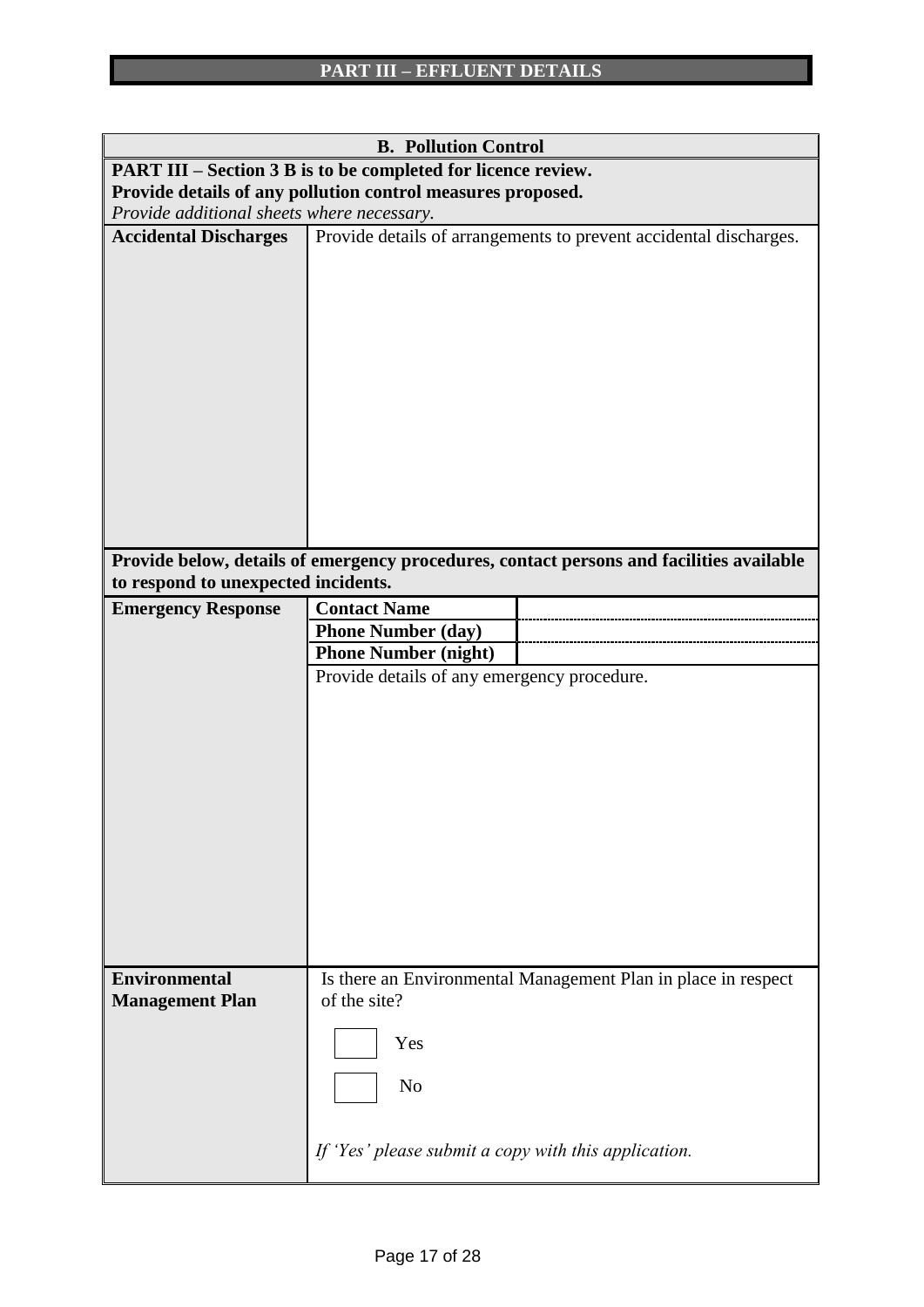## **PART IV – Section 2**

| A. (i) Receiving Water Details - Discharge to Inland Surface Water                |                                               |                   |  |  |  |                         |  |                                                                     |  |  |  |  |
|-----------------------------------------------------------------------------------|-----------------------------------------------|-------------------|--|--|--|-------------------------|--|---------------------------------------------------------------------|--|--|--|--|
| <b>PART IV – Section 1</b> Consult in advance with LA for information sources etc |                                               |                   |  |  |  |                         |  |                                                                     |  |  |  |  |
|                                                                                   |                                               |                   |  |  |  |                         |  |                                                                     |  |  |  |  |
| <b>Name of Receiving</b><br>Water                                                 |                                               |                   |  |  |  |                         |  |                                                                     |  |  |  |  |
| <b>Location of</b><br><b>Discharge</b>                                            | <b>Easting</b>                                |                   |  |  |  |                         |  | <b>Northing</b>                                                     |  |  |  |  |
| (Co-ordinates)                                                                    |                                               |                   |  |  |  |                         |  |                                                                     |  |  |  |  |
| Add additional rows where necessary.                                              |                                               |                   |  |  |  |                         |  |                                                                     |  |  |  |  |
| All discharge locations to be indicated clearly on OS Map.                        |                                               |                   |  |  |  |                         |  |                                                                     |  |  |  |  |
| <b>Existing Uses</b>                                                              | The receiving water is a tributary of         |                   |  |  |  |                         |  |                                                                     |  |  |  |  |
|                                                                                   | (insert water body name).                     |                   |  |  |  |                         |  |                                                                     |  |  |  |  |
|                                                                                   | Water uses are                                |                   |  |  |  |                         |  |                                                                     |  |  |  |  |
|                                                                                   | (e.g. angling, recreational, navigation etc.) |                   |  |  |  |                         |  |                                                                     |  |  |  |  |
| Designation*                                                                      |                                               |                   |  |  |  |                         |  | The receiving water is located within the boundary of : (X box as   |  |  |  |  |
|                                                                                   | <i>appropriate</i> )                          |                   |  |  |  |                         |  |                                                                     |  |  |  |  |
|                                                                                   |                                               |                   |  |  |  |                         |  |                                                                     |  |  |  |  |
|                                                                                   |                                               |                   |  |  |  |                         |  | An SAC, site code                                                   |  |  |  |  |
|                                                                                   |                                               |                   |  |  |  |                         |  |                                                                     |  |  |  |  |
|                                                                                   |                                               |                   |  |  |  |                         |  | An SPA, site code _______________.                                  |  |  |  |  |
|                                                                                   |                                               |                   |  |  |  |                         |  |                                                                     |  |  |  |  |
|                                                                                   |                                               | None of the Above |  |  |  |                         |  |                                                                     |  |  |  |  |
|                                                                                   |                                               |                   |  |  |  |                         |  | * Note: Where the discharge is located within the boundary of a     |  |  |  |  |
|                                                                                   |                                               |                   |  |  |  |                         |  | Natura 2000 site (SAC or SPA), an Appropriate Assessment must       |  |  |  |  |
|                                                                                   |                                               |                   |  |  |  |                         |  | be submitted with this application as required by Council Directive |  |  |  |  |
|                                                                                   |                                               |                   |  |  |  |                         |  | 92/43/EEC on the Conservation of Natural Habitats and of Wild       |  |  |  |  |
|                                                                                   | Fauna and Flora (Habitats Directive).         |                   |  |  |  |                         |  |                                                                     |  |  |  |  |
|                                                                                   |                                               |                   |  |  |  |                         |  | The receiving water is designated as: $(X$ box as appropriate)      |  |  |  |  |
|                                                                                   |                                               | A Salmonid Water  |  |  |  |                         |  |                                                                     |  |  |  |  |
|                                                                                   |                                               |                   |  |  |  | An Inland Bathing Water |  |                                                                     |  |  |  |  |
|                                                                                   |                                               |                   |  |  |  | A Pearl Mussel Water    |  |                                                                     |  |  |  |  |
|                                                                                   |                                               | A Drinking Water  |  |  |  |                         |  |                                                                     |  |  |  |  |
|                                                                                   |                                               | A Sensitive Water |  |  |  |                         |  |                                                                     |  |  |  |  |
|                                                                                   |                                               |                   |  |  |  | None of the Above       |  |                                                                     |  |  |  |  |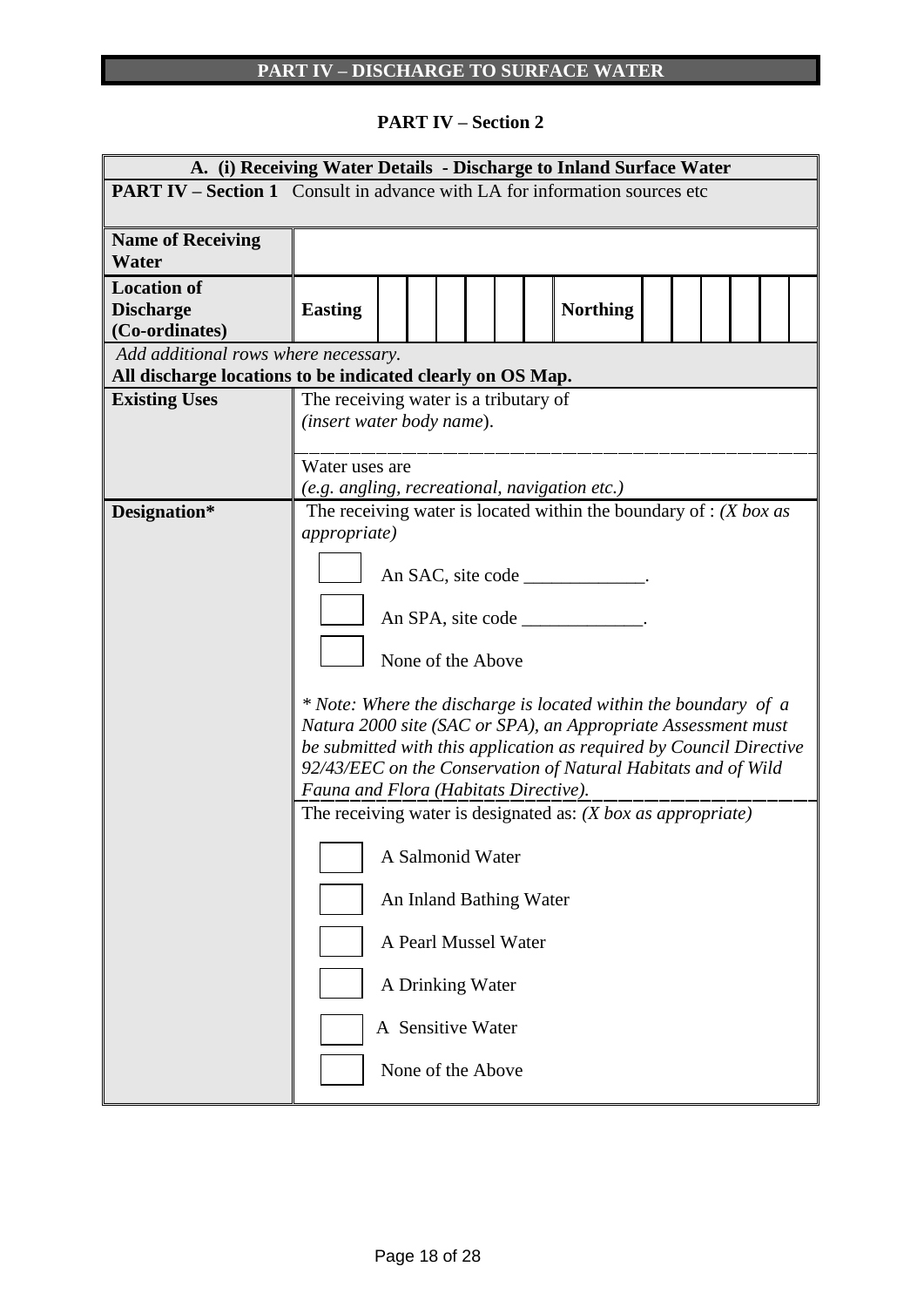## **PART IV – DISCHARGE TO SURFACE WATER**

|                                                                                                          | A. (i) Receiving Water Details - Discharge to Inland Surface Water (continued)                                                                                                                                                                                                                                                                                                                                                                                                                                                                                           |
|----------------------------------------------------------------------------------------------------------|--------------------------------------------------------------------------------------------------------------------------------------------------------------------------------------------------------------------------------------------------------------------------------------------------------------------------------------------------------------------------------------------------------------------------------------------------------------------------------------------------------------------------------------------------------------------------|
| <b>Name of River Basin</b><br><b>District</b>                                                            | Provide the name of the River Basin District in which the discharge<br>is located:                                                                                                                                                                                                                                                                                                                                                                                                                                                                                       |
| <b>Water Framework</b><br><b>Directive Waterbody</b><br>Status.<br>Please "X" the box<br>where relevant. | Moderate<br>No Status<br>Good<br><b>Bad</b><br>High<br>Poor                                                                                                                                                                                                                                                                                                                                                                                                                                                                                                              |
| <b>Receiving Water</b><br><b>Flow Data.</b>                                                              | Where available include information from existing hydrometric<br>station / flow estimation tool.<br>$m3$ /sec Dry Weather Flow (DWF).<br>$m3$ /sec Mean flow.<br>$m^3$ /sec 95% ile flow.<br>Source of Information:<br><b>OPW</b><br><b>EPA</b><br>Hydrometric Station Reference Number:<br>Include information from on-site flow measurement where it has<br>been undertaken.<br>$m^3/sec$<br>Flow:<br>Date:<br>$m^3$ /sec Date:<br>Flow:<br>$m^3$ /sec Date:<br>Flow:<br>Provide information on rainfall for a minimum of six days<br>preceding each flow measurement. |
| should consult with the Licensing Authority.                                                             | Where a discharge is to a lake, dispersion modelling is likely to be required. The applicant                                                                                                                                                                                                                                                                                                                                                                                                                                                                             |

*should consult with the Licensing Authority.*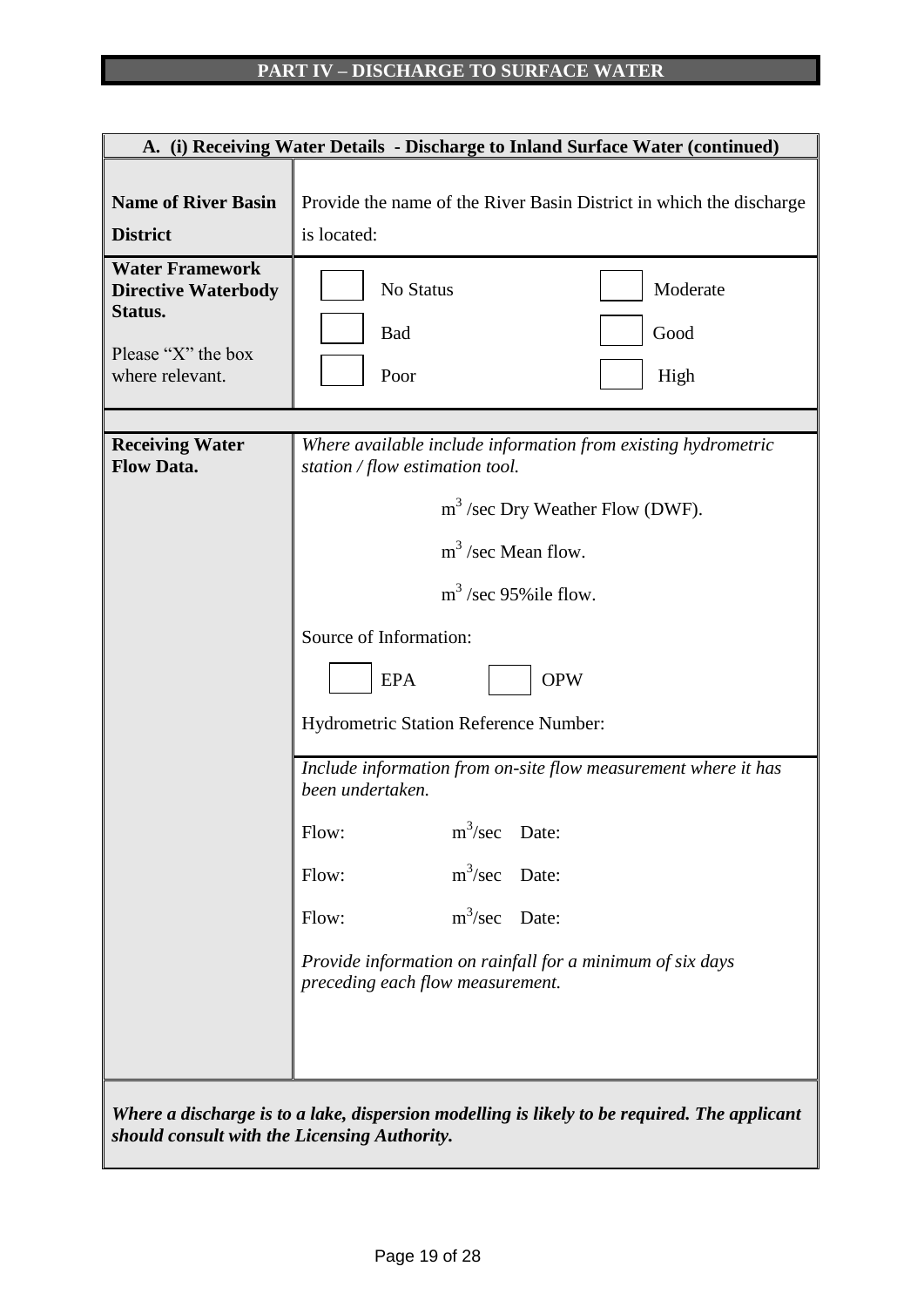| A. (ii) Receiving Water Details - Discharge to Inland Surface Water |                                                                                   |                      |  |  |  |  |  |  |
|---------------------------------------------------------------------|-----------------------------------------------------------------------------------|----------------------|--|--|--|--|--|--|
| <b>Receiving water</b>                                              | <b>Parameter</b>                                                                  | <b>Result (mean)</b> |  |  |  |  |  |  |
| background chemical<br>data.                                        | $BOD_5$ mgO <sub>2</sub> /l                                                       |                      |  |  |  |  |  |  |
|                                                                     | Suspended Solids mg/l                                                             |                      |  |  |  |  |  |  |
|                                                                     | pH (pH units)                                                                     |                      |  |  |  |  |  |  |
|                                                                     | Dissolved Oxygen mg/l $O_2$                                                       |                      |  |  |  |  |  |  |
|                                                                     | Temperature °C                                                                    |                      |  |  |  |  |  |  |
|                                                                     | Total Ammonia as mg/l N                                                           |                      |  |  |  |  |  |  |
|                                                                     | Un-ionised Ammonia as mg/l N                                                      |                      |  |  |  |  |  |  |
|                                                                     | Orthophosphate as mg/l P (unfiltered MRP)                                         |                      |  |  |  |  |  |  |
|                                                                     | Total Phosphorus as mg/l P                                                        |                      |  |  |  |  |  |  |
|                                                                     | Nitrite as mg/l N                                                                 |                      |  |  |  |  |  |  |
|                                                                     | Nitrate as mg/l N                                                                 |                      |  |  |  |  |  |  |
|                                                                     | Total Nitrogen mg/l N                                                             |                      |  |  |  |  |  |  |
|                                                                     | Chloride mg/l                                                                     |                      |  |  |  |  |  |  |
|                                                                     | Sulphate mg/l                                                                     |                      |  |  |  |  |  |  |
|                                                                     | Refer to "Guidance on Applying for a Discharge Licence" for guidance on reporting |                      |  |  |  |  |  |  |
| monitoring data and on sampling.                                    |                                                                                   |                      |  |  |  |  |  |  |

**monitoring data and on sampling.**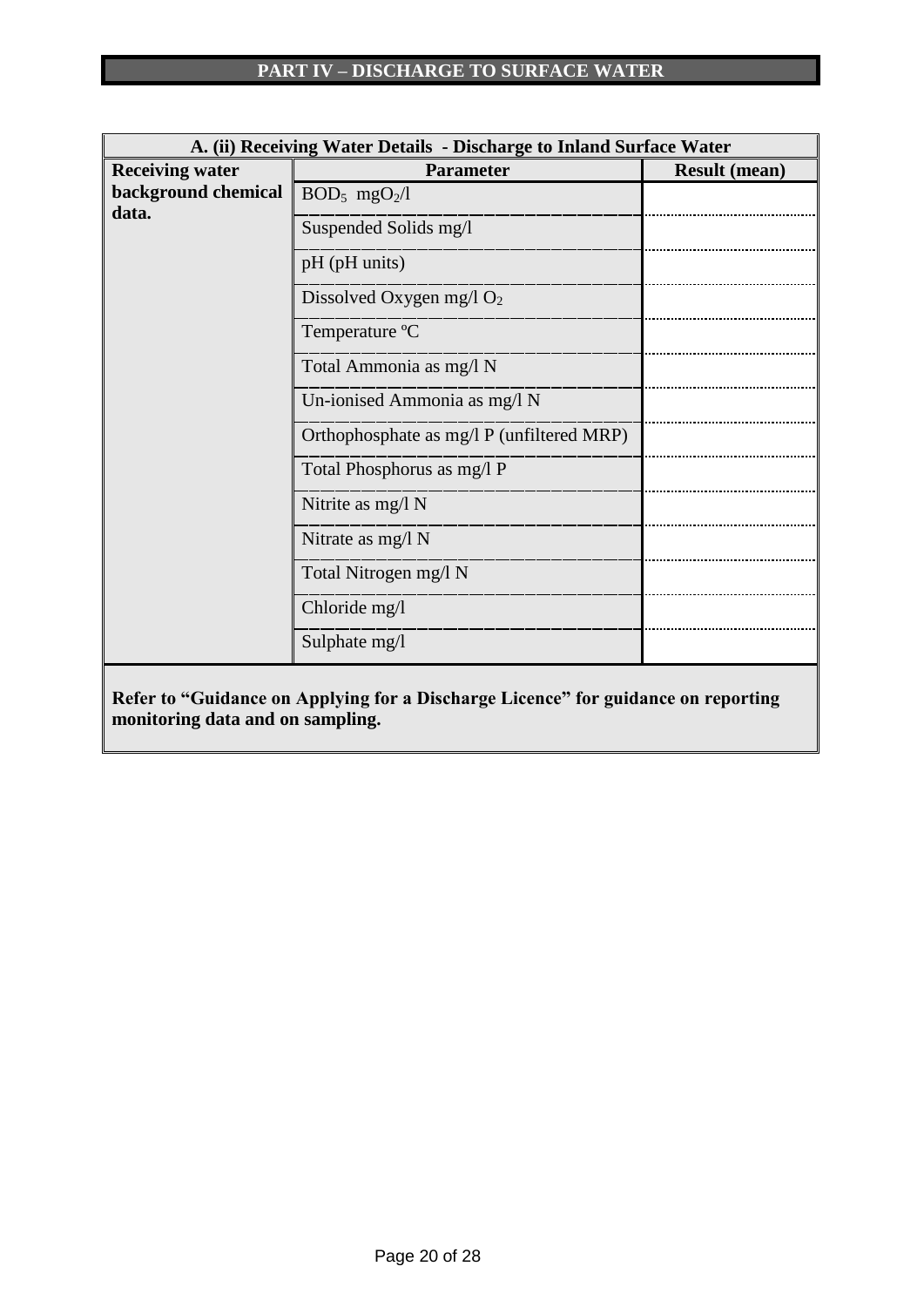## **PART IV – DISCHARGE TO SURFACE WATER**

| B. (i) Receiving Water Details - Discharge to Transitional / Coastal Water                       |                                         |                                                                                                                                                                                                                                                                                                                                |  |  |  |  |                                                                                                                           |  |                          |  |  |  |
|--------------------------------------------------------------------------------------------------|-----------------------------------------|--------------------------------------------------------------------------------------------------------------------------------------------------------------------------------------------------------------------------------------------------------------------------------------------------------------------------------|--|--|--|--|---------------------------------------------------------------------------------------------------------------------------|--|--------------------------|--|--|--|
| PART IV – Section 2 B is to be completed where the application pertains to a discharge           |                                         |                                                                                                                                                                                                                                                                                                                                |  |  |  |  |                                                                                                                           |  |                          |  |  |  |
| to coastal or transitional waters i.e. estuaries / marine waters.                                |                                         |                                                                                                                                                                                                                                                                                                                                |  |  |  |  |                                                                                                                           |  |                          |  |  |  |
| <b>Name of Receiving</b><br>Water                                                                |                                         |                                                                                                                                                                                                                                                                                                                                |  |  |  |  |                                                                                                                           |  |                          |  |  |  |
| <b>Location of</b><br><b>Discharge</b><br>(Co-ordinates)<br>Add additional rows where necessary. | <b>Easting</b>                          |                                                                                                                                                                                                                                                                                                                                |  |  |  |  | <b>Northing</b>                                                                                                           |  |                          |  |  |  |
| All discharge locations to be indicated clearly on OS Map.                                       |                                         |                                                                                                                                                                                                                                                                                                                                |  |  |  |  |                                                                                                                           |  |                          |  |  |  |
| Designation*<br>Please put an 'X' in the                                                         |                                         | An SAC, site code :                                                                                                                                                                                                                                                                                                            |  |  |  |  | The receiving water is located within the boundary of (or the<br>discharge point is in the boundary of or within 3km of): |  |                          |  |  |  |
| appropriate box                                                                                  | An SPA, site code:<br>None of the Above |                                                                                                                                                                                                                                                                                                                                |  |  |  |  |                                                                                                                           |  |                          |  |  |  |
|                                                                                                  | Directive).                             | * Note: Where the discharge is located within the boundary of or is<br>within 3km of an SAC/SPA, an Appropriate Assessment (Natura<br>Impact Statement) must be submitted with this application as<br>required by Council Directive 92/43/EEC on the Conservation of<br>Natural Habitats and of Wild Fauna and Flora (Habitats |  |  |  |  |                                                                                                                           |  |                          |  |  |  |
|                                                                                                  |                                         | A Shellfish Water<br>A Bathing Water<br>A Sensitive Water<br>None of the Above                                                                                                                                                                                                                                                 |  |  |  |  | The receiving water is designated as: $(x \text{ as appropriate})$                                                        |  |                          |  |  |  |
| <b>Name of River Basin</b><br><b>District</b>                                                    | is located:                             |                                                                                                                                                                                                                                                                                                                                |  |  |  |  | Provide the name of the River Basin District in which the discharge                                                       |  |                          |  |  |  |
| <b>Water Framework</b><br><b>Directive Waterbody</b><br><b>Status</b>                            |                                         | No Status<br><b>Bad</b><br>Poor                                                                                                                                                                                                                                                                                                |  |  |  |  |                                                                                                                           |  | Moderate<br>Good<br>High |  |  |  |
| Refer to "Guidance on Applying for a Discharge Licence" for sources of information.              |                                         |                                                                                                                                                                                                                                                                                                                                |  |  |  |  |                                                                                                                           |  |                          |  |  |  |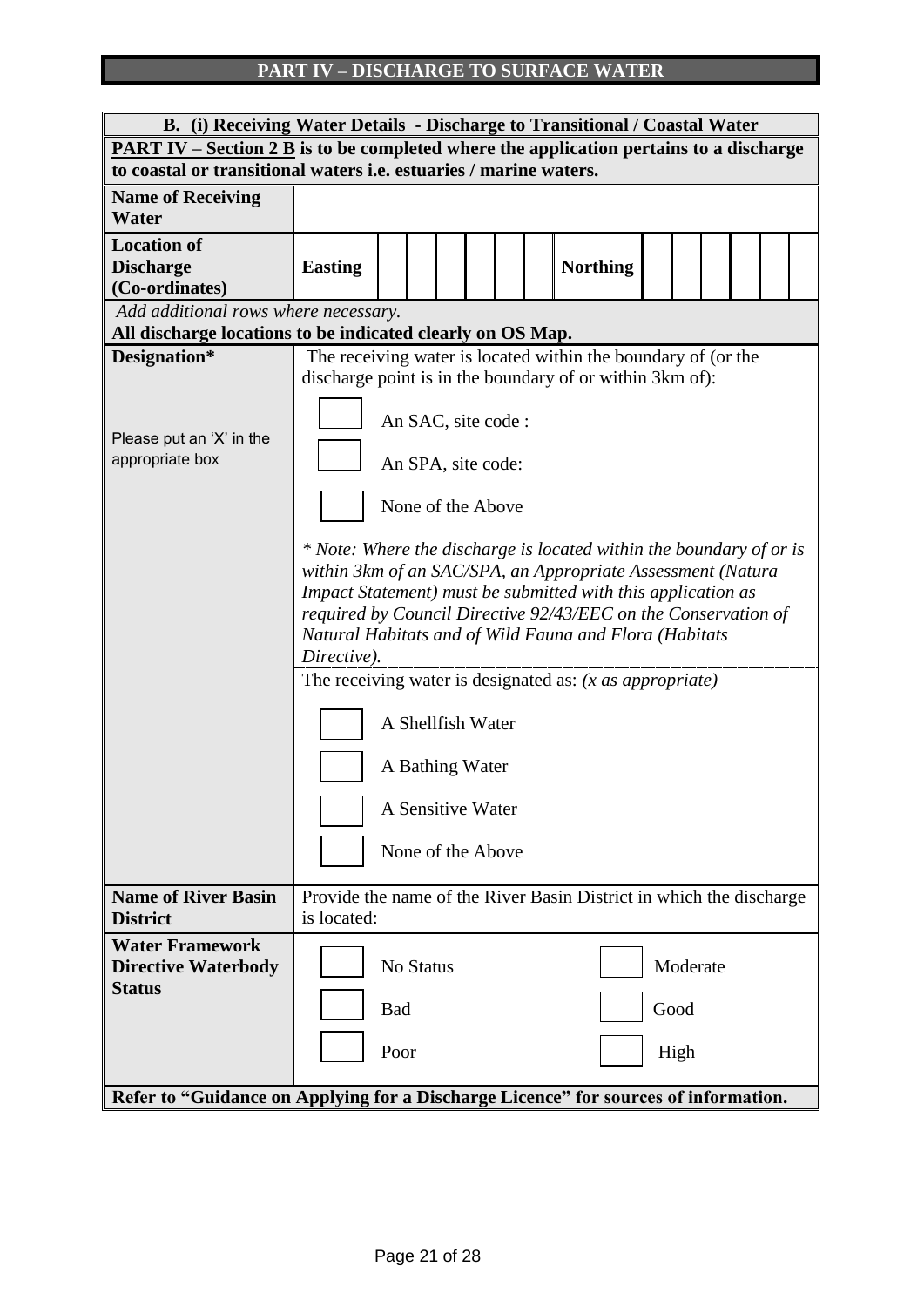|                            | B. (i) Receiving Water Details - Discharge to Transitional / Coastal Water (continued) |
|----------------------------|----------------------------------------------------------------------------------------|
| <b>Position of outfall</b> | The outfall is/will be positioned<br>metres above/below                                |
|                            | (delete as appropriate) Mean High Water Spring Tide                                    |
|                            |                                                                                        |
|                            | and                                                                                    |
|                            |                                                                                        |
|                            | metres above/below<br>The outfall is/will be positioned                                |
|                            | (delete as appropriate) Mean Low Water Spring Tide                                     |
| <b>Bathymetric Survey</b>  | A bathymetric survey has/has not (delete as appropriate) been<br>undertaken.           |
|                            |                                                                                        |
|                            | Where a bathymetric survey has been undertaken, please include a                       |
|                            | copy with this application.                                                            |
| <b>Foreshore Licence</b>   | A Foreshore Licence is:                                                                |
|                            | Granted                                                                                |
|                            | Pending                                                                                |
|                            | Not Applied For                                                                        |
|                            |                                                                                        |
|                            | Not Required                                                                           |
|                            |                                                                                        |
|                            | Where the Foreshore Licence has been granted, please include a                         |
|                            | copy with this application.                                                            |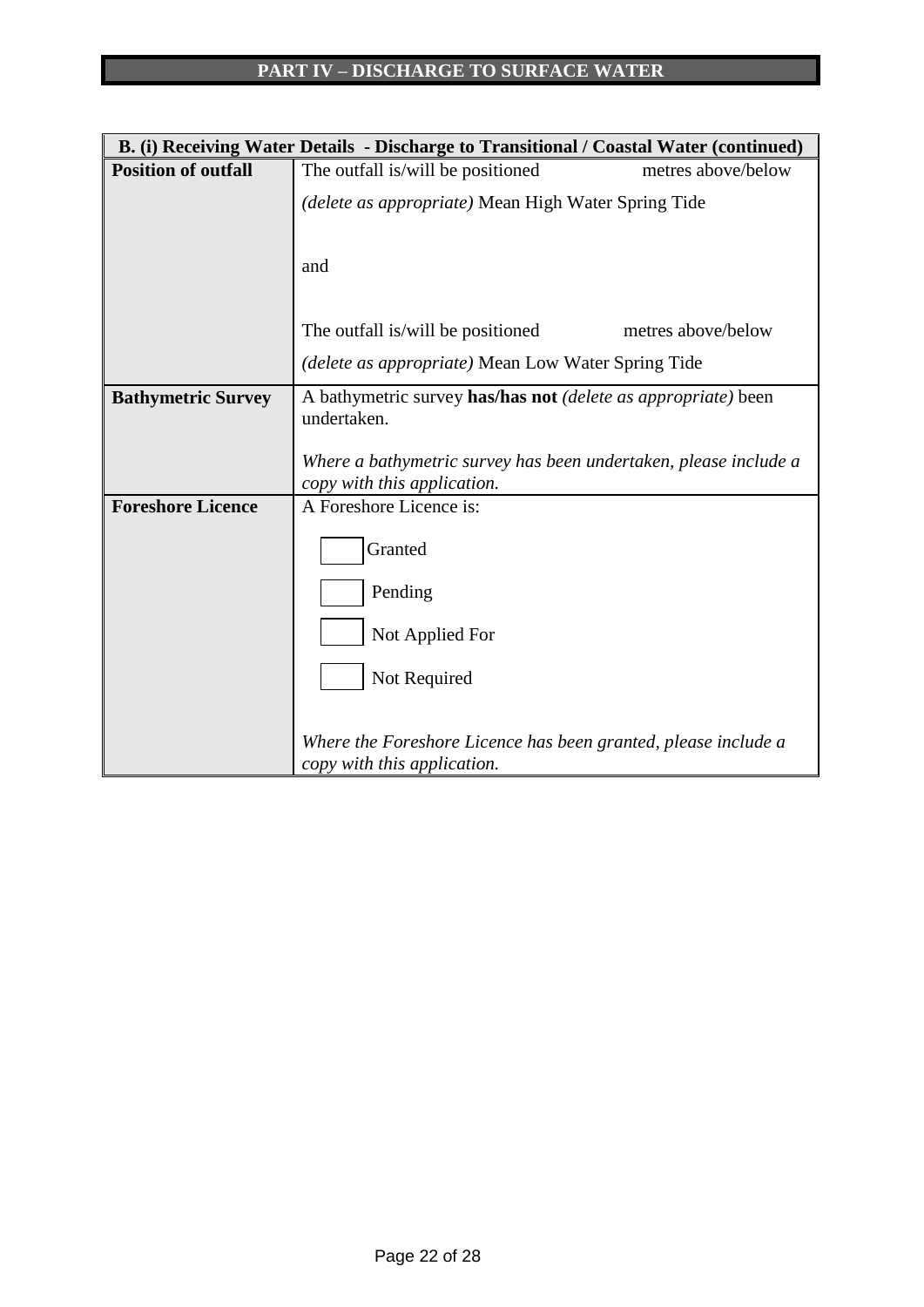| B. (ii) Receiving Water Details - Discharge to Transitional / Coastal Water                   |                                                                                   |  |  |  |  |  |  |  |
|-----------------------------------------------------------------------------------------------|-----------------------------------------------------------------------------------|--|--|--|--|--|--|--|
| <b>PART IV</b> – Section 2 B is to be completed where the application pertains to a discharge |                                                                                   |  |  |  |  |  |  |  |
| to coastal or transitional waters i.e. estuaries / marine waters.                             |                                                                                   |  |  |  |  |  |  |  |
| <b>Receiving water</b>                                                                        | <b>Parameter</b><br><b>Result (mean)</b>                                          |  |  |  |  |  |  |  |
| background chemical                                                                           |                                                                                   |  |  |  |  |  |  |  |
| data.                                                                                         | Chlorophyll a µg/l                                                                |  |  |  |  |  |  |  |
|                                                                                               | Transparency Secchi depth                                                         |  |  |  |  |  |  |  |
|                                                                                               | Salinity psu                                                                      |  |  |  |  |  |  |  |
|                                                                                               | Temperature °C                                                                    |  |  |  |  |  |  |  |
|                                                                                               | Dissolved Oxygen % saturation                                                     |  |  |  |  |  |  |  |
|                                                                                               | Dissolved Inorganic Nitrogen mg/l N                                               |  |  |  |  |  |  |  |
|                                                                                               | Un-ionised Ammonia as mg/l N                                                      |  |  |  |  |  |  |  |
|                                                                                               | Orthophosphate as mg/l P                                                          |  |  |  |  |  |  |  |
|                                                                                               | Total Phosphorus as mg/l P                                                        |  |  |  |  |  |  |  |
|                                                                                               | Nitrite as mg/l N                                                                 |  |  |  |  |  |  |  |
|                                                                                               | Nitrate as $mg/l$ N                                                               |  |  |  |  |  |  |  |
|                                                                                               | Total Nitrogen mg/l N                                                             |  |  |  |  |  |  |  |
|                                                                                               | $BOD5$ mg/l (Transitional Waterbody)                                              |  |  |  |  |  |  |  |
|                                                                                               | Refer to "Guidance on Applying for a Discharge Licence" for guidance on reporting |  |  |  |  |  |  |  |
| monitoring data and on sampling.                                                              |                                                                                   |  |  |  |  |  |  |  |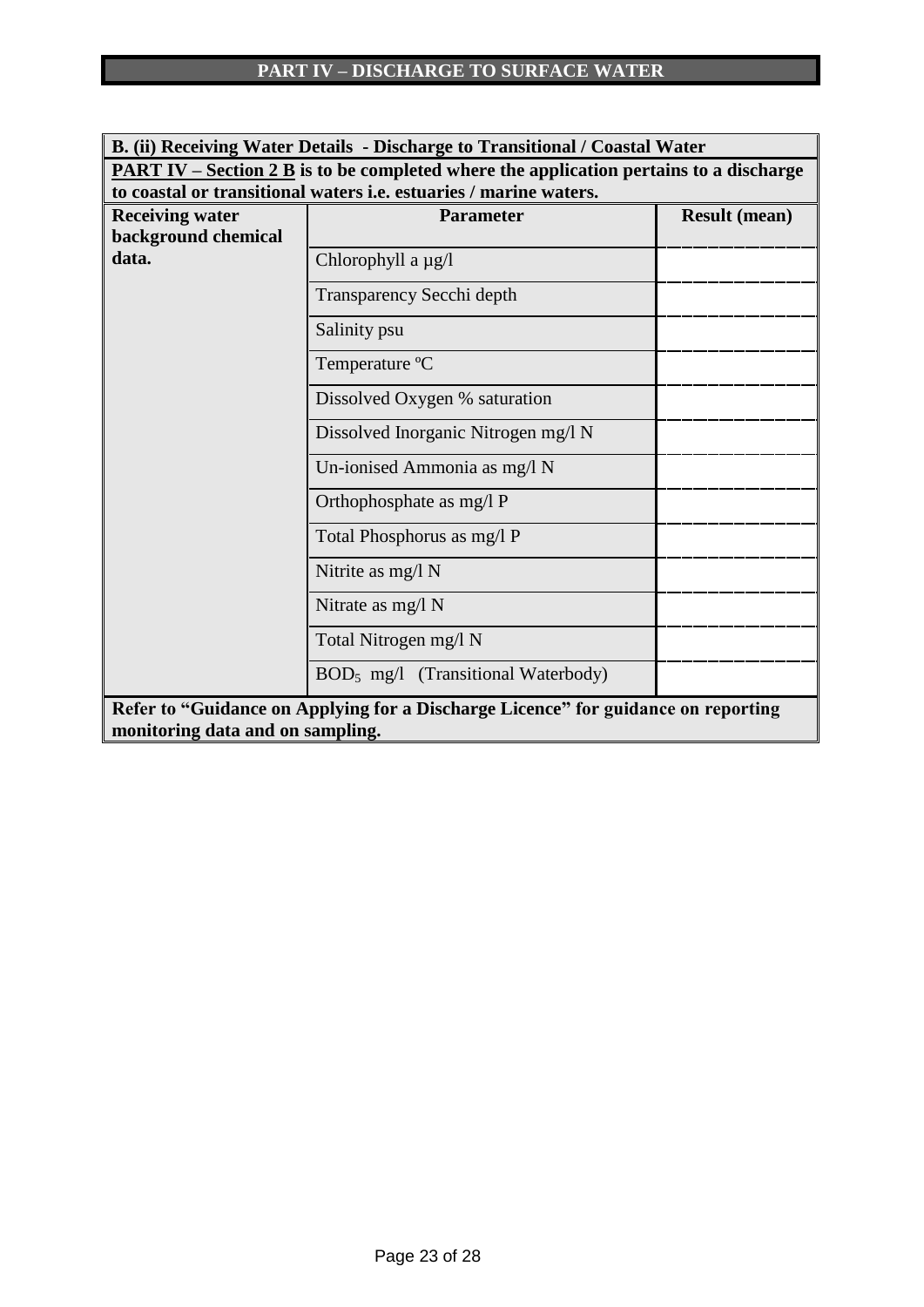## **PART IV – Section 3**



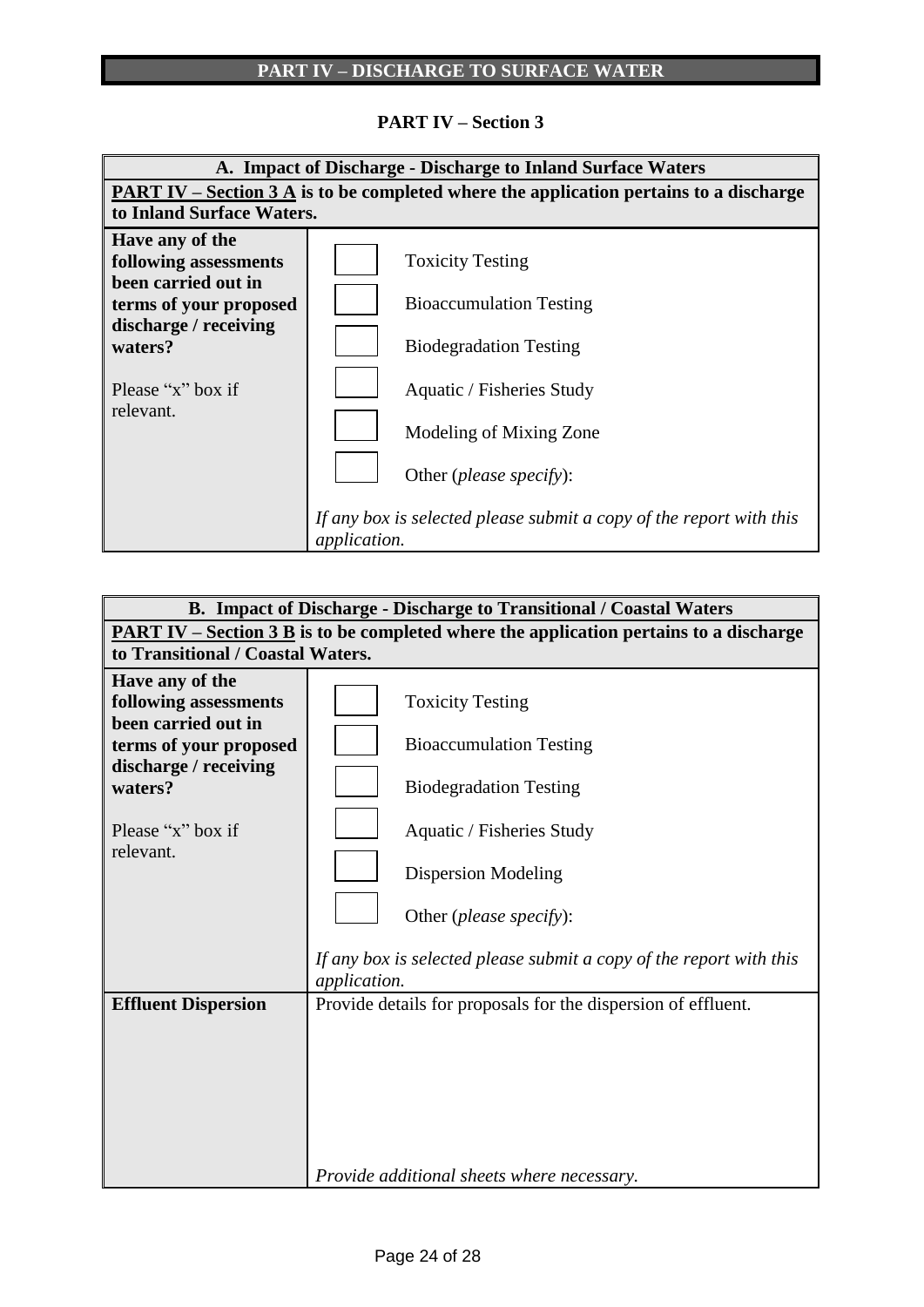|  | <b>PART IV – Section 4</b> |  |
|--|----------------------------|--|
|--|----------------------------|--|

| Checklist for Applicant when applying for a licence to discharge to Water                                                     |                             |
|-------------------------------------------------------------------------------------------------------------------------------|-----------------------------|
| <b>Details to be Submitted</b>                                                                                                | X the box where<br>included |
| 1. Fully completed, signed and dated application form (One original                                                           |                             |
| plus three hard copies of all associated documentation must be                                                                |                             |
| included).                                                                                                                    |                             |
| 2. Name & address of Applicant & Agent (Agent where appropriate)                                                              |                             |
| 3. Has location of discharge been identified on a location map?                                                               |                             |
| Has the type of discharge been identified i.e new or existing/<br>4.<br>domestic or trade?                                    |                             |
| 5. Newspaper Notice (one copy of full page from the newspaper)                                                                |                             |
| In the case of an application submitted by a company, has a<br>6.<br>certificate of incorporation been included?              |                             |
| Application fee $(6380)$<br>7.                                                                                                |                             |
| Are up to date maps included?<br>8.                                                                                           |                             |
| Site location map at scale of 1:50,000<br>9.                                                                                  |                             |
| 10. Site layout map at scale 1:2500                                                                                           |                             |
| 11. Drainage map drawings at scale no greater than 1:2500                                                                     |                             |
| 12. Description of the process giving rise to trade effluent                                                                  |                             |
| 13. Description of the method of effluent treatment and proposed                                                              |                             |
| changes to same (if applicable). Include details of any land<br>application, percolation areas, filter systems or constructed |                             |
| wetland. Include measures for the control of FOG where                                                                        |                             |
| appropriate. Include current effluent flow diagram.                                                                           |                             |
| 14. Treatment system operation & maintenance details                                                                          |                             |
| 15. Treatment system process drawings                                                                                         |                             |
| 16. Effluent quality, discharge load details, discharge load                                                                  |                             |
| concentrations, discharge volume and flow details. (current                                                                   |                             |
| volumes)                                                                                                                      |                             |
| 17. Outfall details and drawings                                                                                              |                             |
| 18. Receiving water quality assessment (physio-chemical &                                                                     |                             |
| biological) and flow calculations.                                                                                            |                             |
| 19. Assessment of the impact of the discharge on the receiving water                                                          |                             |
| -Assimilative capacity calculations                                                                                           |                             |
| - Details of designated areas (including designation of waters)                                                               |                             |
| - Details of sensitivity of waters                                                                                            |                             |
| 20. Proposals for dealing with sludge (where relevant)                                                                        |                             |
| 21. Emergency procedures in case of plant breakdown or pollution                                                              |                             |
| incident (including details of storage facilities onsite)                                                                     |                             |

## **Please include any additional information which you deem to be pertinent to the application / discharge**.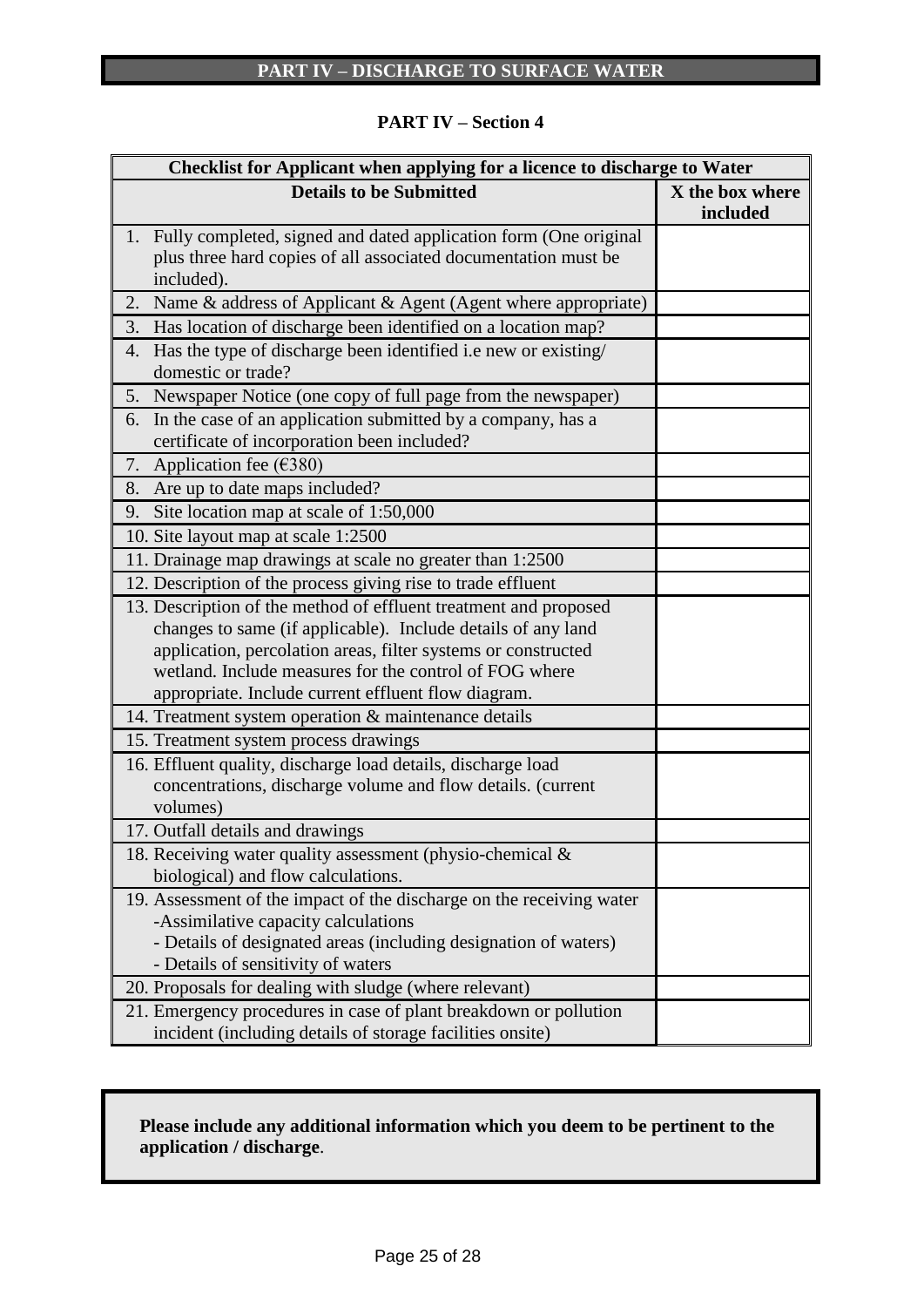| Appendix A - Provide details of process related raw materials, products etc. used or generated on site. |                     |                      |                                            |                                 |                                        |                    |                      |
|---------------------------------------------------------------------------------------------------------|---------------------|----------------------|--------------------------------------------|---------------------------------|----------------------------------------|--------------------|----------------------|
| <b>Substance</b>                                                                                        | EC<br><b>Number</b> | <b>Nature of Use</b> | <b>Amount</b><br><b>Stored</b><br>(tonnes) | <b>Annual Usage</b><br>(tonnes) | <b>Danger</b><br><b>Classification</b> | <b>Risk Phrase</b> | <b>Safety Phrase</b> |
|                                                                                                         |                     |                      |                                            |                                 |                                        |                    |                      |
|                                                                                                         |                     |                      |                                            |                                 |                                        |                    |                      |
|                                                                                                         |                     |                      |                                            |                                 |                                        |                    |                      |
|                                                                                                         |                     |                      |                                            |                                 |                                        |                    |                      |
|                                                                                                         |                     |                      |                                            |                                 |                                        |                    |                      |
|                                                                                                         |                     |                      |                                            |                                 |                                        |                    |                      |
|                                                                                                         |                     |                      |                                            |                                 |                                        |                    |                      |
|                                                                                                         |                     |                      |                                            |                                 |                                        |                    |                      |
|                                                                                                         |                     |                      |                                            |                                 |                                        |                    |                      |
|                                                                                                         |                     |                      |                                            |                                 |                                        |                    |                      |
| <b>Include copies of Material Safety Data Sheets (MSDS) for materials.</b>                              |                     |                      |                                            |                                 |                                        |                    |                      |

*Ref. European Communities (Classification, Packaging, Labelling and Notification of Dangerous Substances) Regulations, 1994*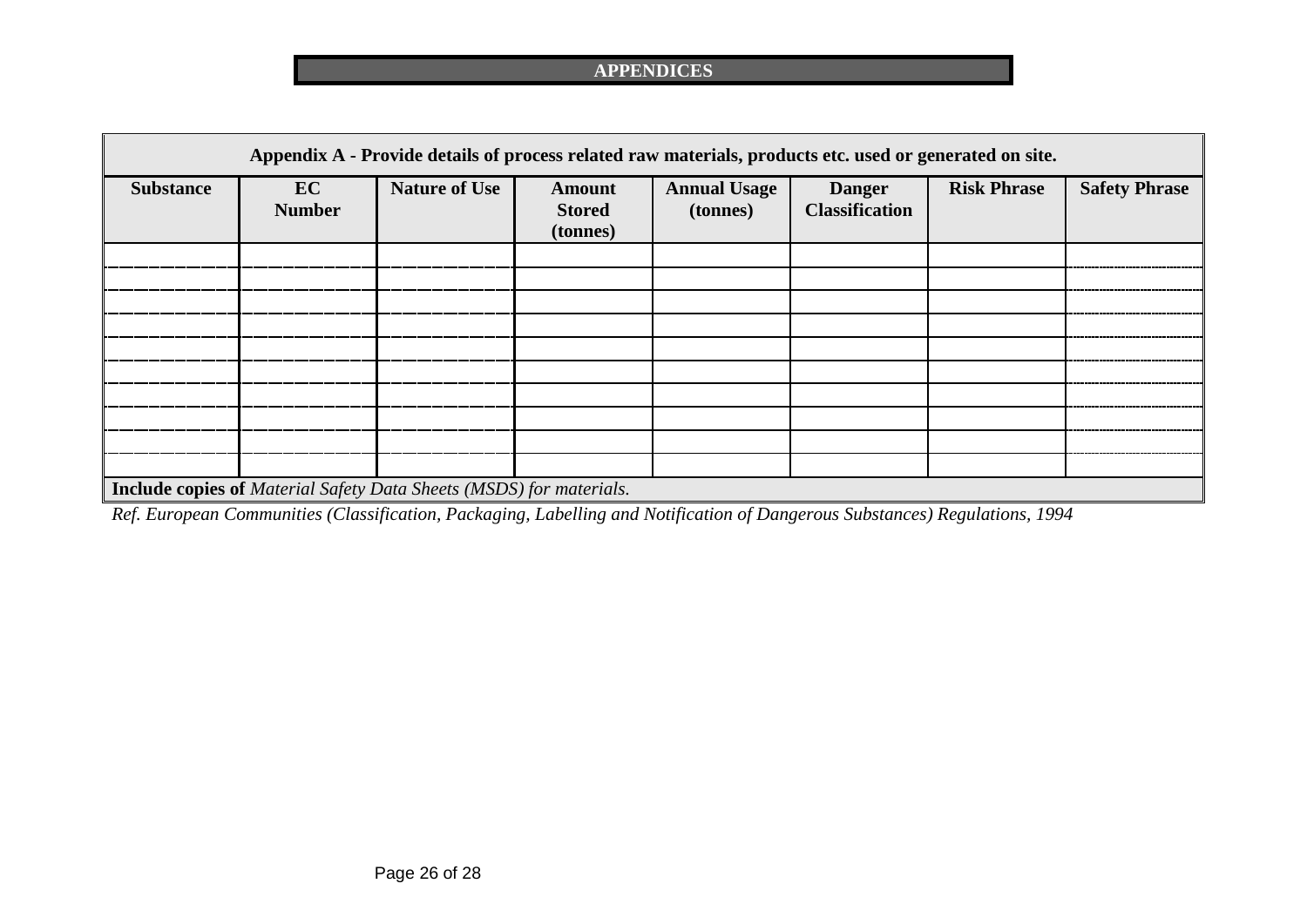| <b>Appendix B - Off-site Waste Disposal</b> |                                                  |        |                                 |                                                           |                                                            |  |
|---------------------------------------------|--------------------------------------------------|--------|---------------------------------|-----------------------------------------------------------|------------------------------------------------------------|--|
| <b>Waste Description</b>                    | <b>EWC. Catalogue No.   Quantity (Tonnes per</b> | annum) | Name of site<br>accepting waste | <b>Reference Number of</b><br>site environment<br>licence | <b>State whether</b><br>recycling, recovery or<br>disposal |  |
|                                             |                                                  |        |                                 |                                                           |                                                            |  |
|                                             |                                                  |        |                                 |                                                           |                                                            |  |
|                                             |                                                  |        |                                 |                                                           |                                                            |  |
|                                             |                                                  |        |                                 |                                                           |                                                            |  |
|                                             |                                                  |        |                                 |                                                           |                                                            |  |
|                                             |                                                  |        |                                 |                                                           |                                                            |  |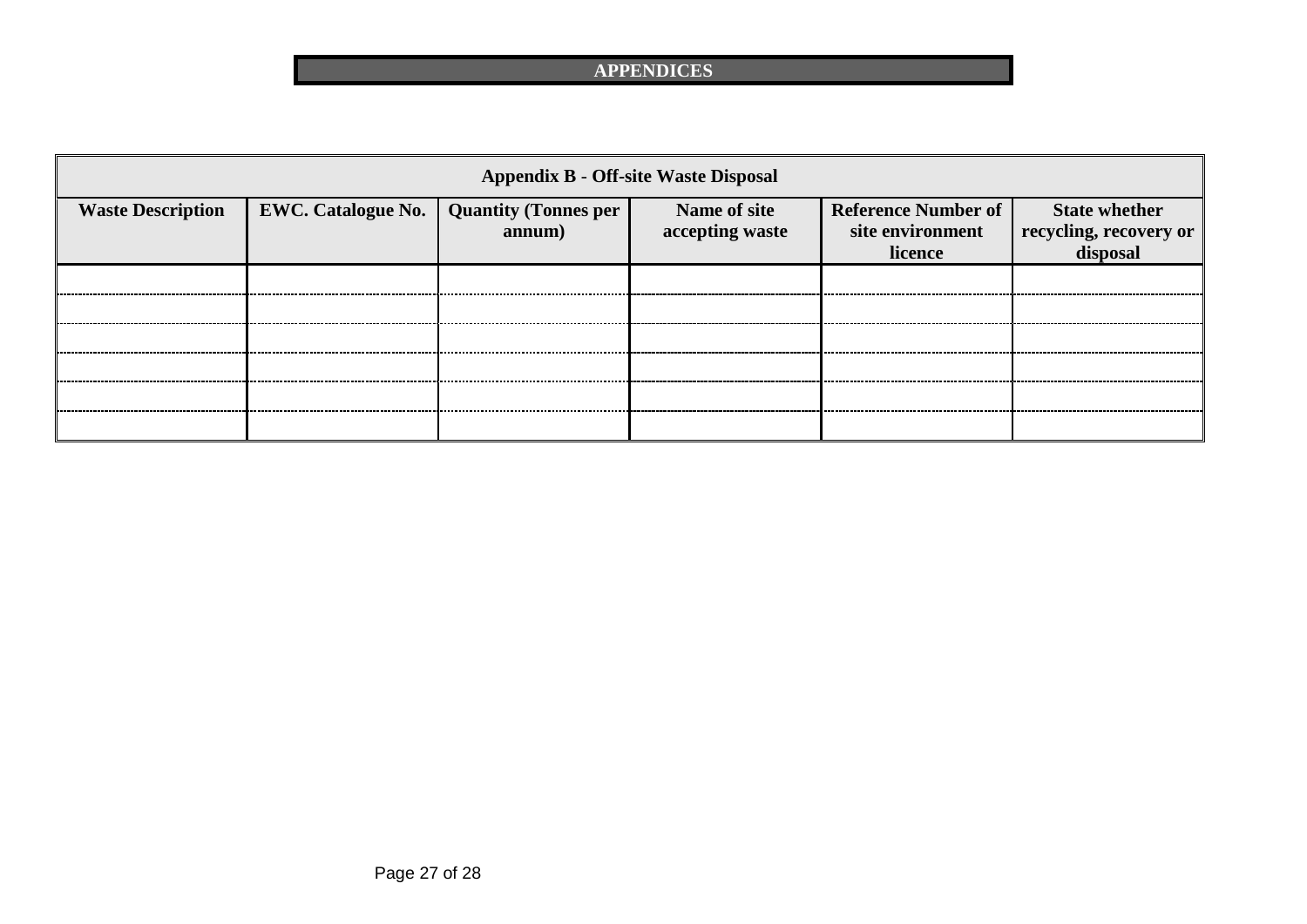## **Appendix C - Characteristics of Trade and/or Domestic Effluent**

*The following list of parameters is indicative only. Additional physical, chemical or other characteristics as are pertinent to the effluent in question should also be identified.*

*Complete for all applicable sections, giving concentration ranges where available.* 

|                                                                    | Emission Point co-ordinates (One table per emission point): |                                    |       |      |               |              |      |           |
|--------------------------------------------------------------------|-------------------------------------------------------------|------------------------------------|-------|------|---------------|--------------|------|-----------|
| <b>Parameter</b><br>Concentrations in mg/l unless otherwise stated |                                                             | <b>Prior to Treatment (if any)</b> |       |      | As discharged |              |      |           |
|                                                                    |                                                             |                                    |       |      |               |              |      |           |
| <b>Characteristic</b>                                              |                                                             |                                    |       |      |               |              |      |           |
| Note:                                                              |                                                             |                                    |       |      |               |              |      |           |
|                                                                    | Section $A = to$ be completed where discharging domestic    | Max.                               | Max.  | Mg/l | Max.          | Max.         | Mg/l | % Removal |
| effluent only                                                      |                                                             | <b>Hourly</b>                      | Daily |      | <b>Hourly</b> | <b>Daily</b> |      |           |
|                                                                    | Section $A-E = to$ be completed where discharging a trade   |                                    |       |      |               |              |      |           |
| effluent.                                                          |                                                             |                                    |       |      |               |              |      |           |
| $\mathbf{A}$                                                       | Temperature °C                                              |                                    |       |      |               |              |      |           |
|                                                                    | pH                                                          |                                    |       |      |               |              |      |           |
|                                                                    | Biological Oxygen Demand (5 day)                            |                                    |       |      |               |              |      |           |
|                                                                    | Chemical Oxygen Demand                                      |                                    |       |      |               |              |      |           |
|                                                                    | <b>Suspended Solids</b>                                     |                                    |       |      |               |              |      |           |
|                                                                    | Total Ammonia (as N)                                        |                                    |       |      |               |              |      |           |
|                                                                    | Nitrate (as N)                                              |                                    |       |      |               |              |      |           |
|                                                                    | Total Phosphorus (as P)                                     |                                    |       |      |               |              |      |           |
|                                                                    | Conductivity                                                |                                    |       |      |               |              |      |           |
|                                                                    | Molybdate Reactive Phosphorus (MRP)                         |                                    |       |      |               |              |      |           |
|                                                                    | Oils, Fats and Greases                                      |                                    |       |      |               |              |      |           |
|                                                                    | Sulphates (as $SO_4$ )                                      |                                    |       |      |               |              |      |           |
|                                                                    | Chlorides (as Cl)                                           |                                    |       |      |               |              |      |           |
|                                                                    | Phenols (as $C_6H_5OH$ )                                    |                                    |       |      |               |              |      |           |
|                                                                    | Detergents (as Lauryl Sulphate)                             |                                    |       |      |               |              |      |           |
|                                                                    | <b>Faecal Coliforms CFU</b>                                 |                                    |       |      |               |              |      |           |
| $\bf{B}$                                                           | <b>Metals</b> $\mu$ <i>g</i> / <i>l</i>                     |                                    |       |      |               |              |      |           |
|                                                                    | Arsenic                                                     |                                    |       |      |               |              |      |           |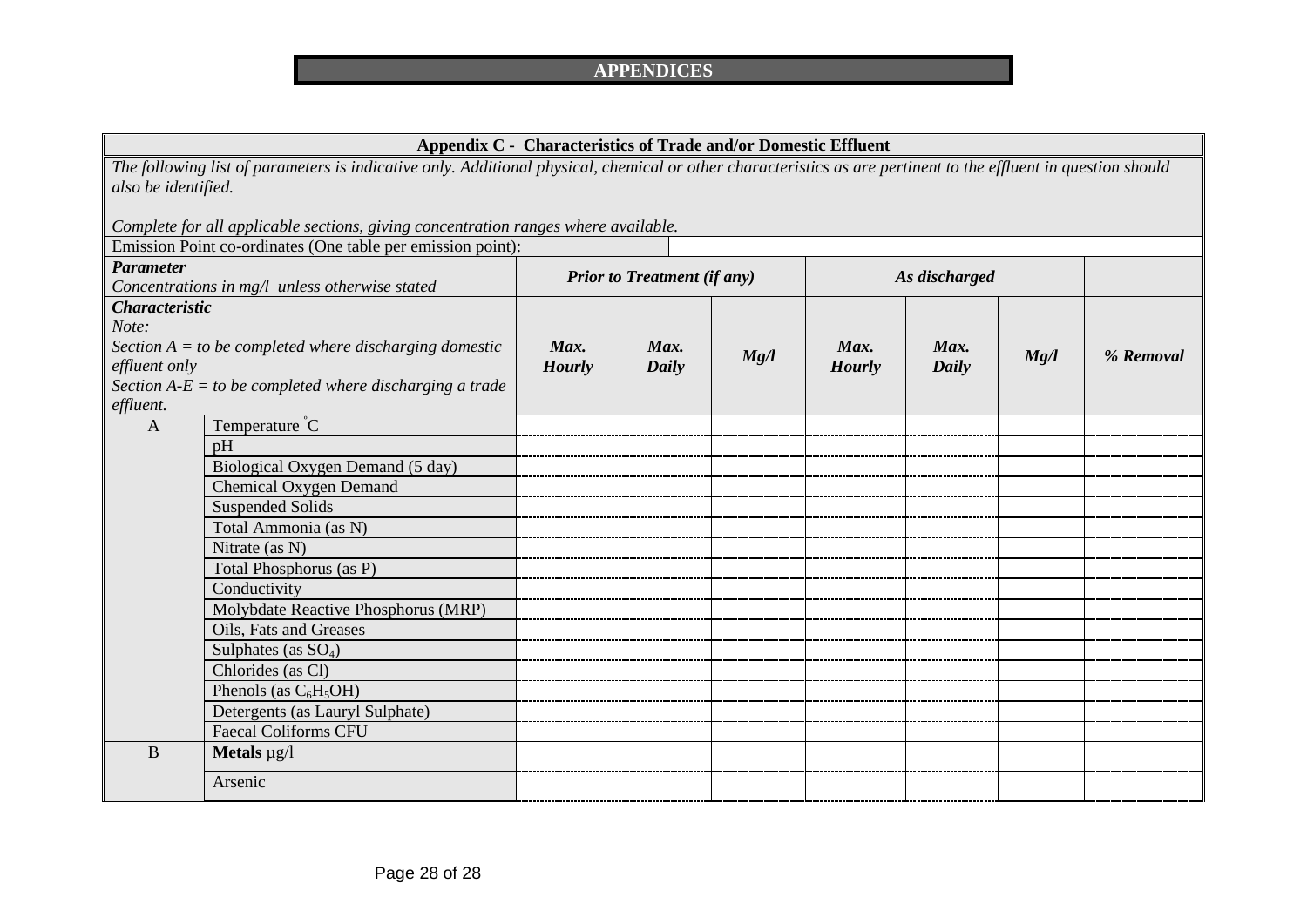|              | Chromium                                             |  |  |  |  |
|--------------|------------------------------------------------------|--|--|--|--|
|              | Copper                                               |  |  |  |  |
|              | Cyanide                                              |  |  |  |  |
|              | Fluoride                                             |  |  |  |  |
|              | Lead                                                 |  |  |  |  |
|              | Nickel                                               |  |  |  |  |
|              | Zinc                                                 |  |  |  |  |
|              | Other (please specify)                               |  |  |  |  |
| $\mathsf{C}$ | <b>Pesticides &amp; Solvents:</b>                    |  |  |  |  |
|              | Atrazine                                             |  |  |  |  |
|              | Dichloromethane µg/l                                 |  |  |  |  |
|              | Simazine µg/l                                        |  |  |  |  |
|              | Toluene $\mu$ g/l                                    |  |  |  |  |
|              | Xylenes µg/l                                         |  |  |  |  |
| D            | Organohalogen Compounds (Specify)                    |  |  |  |  |
|              | Organophosphorus Compounds (Specify)                 |  |  |  |  |
|              | <b>Organotin Compounds (Specify)</b>                 |  |  |  |  |
|              | Mineral Oils or Hydrocarbons of                      |  |  |  |  |
|              | petroleum origin<br>Other toxic substances (Specify) |  |  |  |  |
|              |                                                      |  |  |  |  |
| ${\bf E}$    | Colour (degrees hazen)<br>Other:                     |  |  |  |  |
|              |                                                      |  |  |  |  |
|              | Other relevant characteristics including             |  |  |  |  |
|              | fish toxicity data from tests carried out on         |  |  |  |  |
|              | all or part of the effluent                          |  |  |  |  |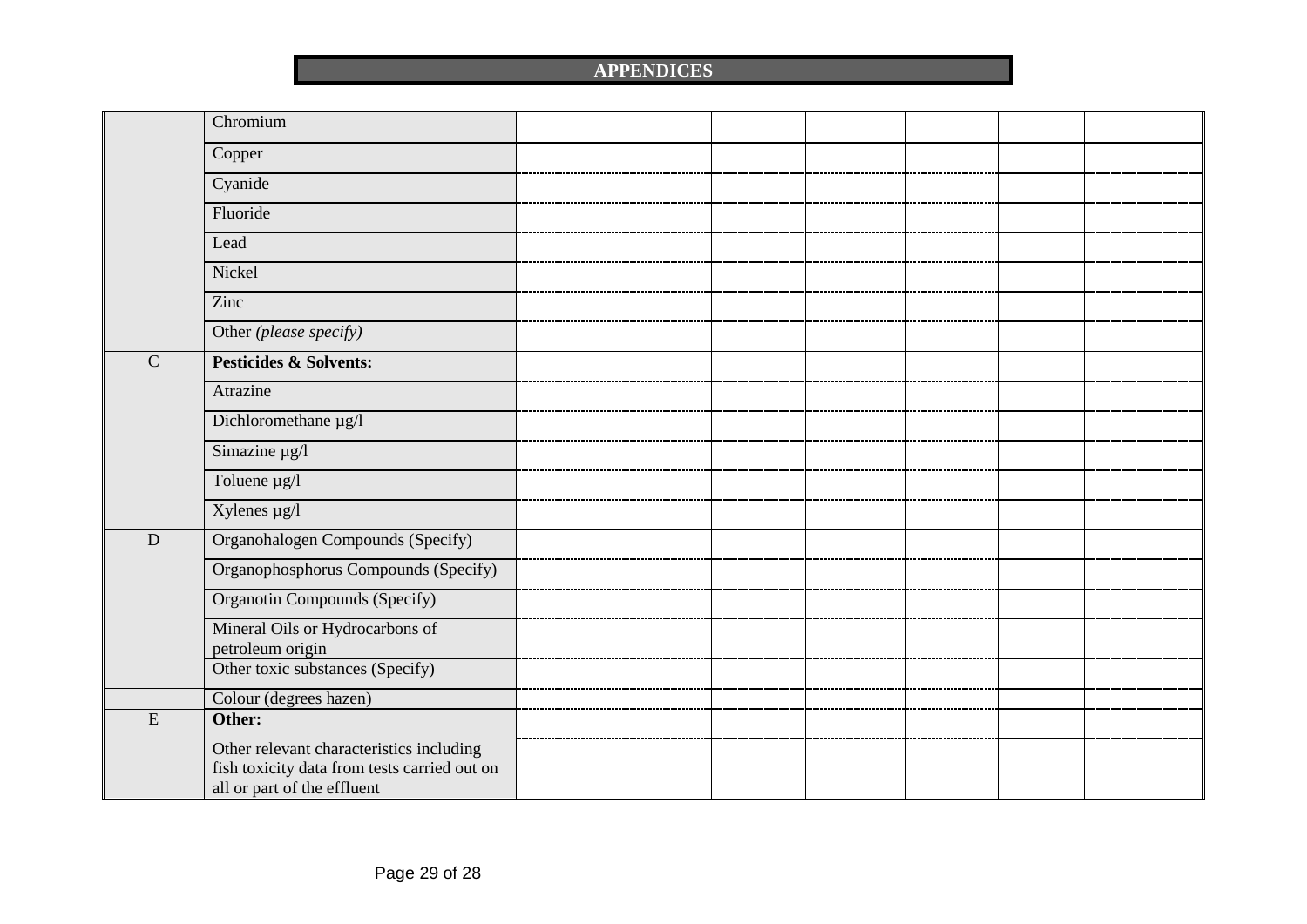| <b>Appendix D - Dangerous Substances</b>                                            |        |                                                                                                         |  |  |  |
|-------------------------------------------------------------------------------------|--------|---------------------------------------------------------------------------------------------------------|--|--|--|
| Are any of the following chemicals used in the process or stored on<br>the premises | Yes/No | Are residual chemical process materials or chemical<br>tailings from a process recovered or discharged? |  |  |  |
| EDC $(1, 2$ dichloroethane $(C_2H_4C1_2)$                                           |        |                                                                                                         |  |  |  |
| TRI trichloroethylene $(C_2HC1_3)$ ;                                                |        |                                                                                                         |  |  |  |
| PER perchloroethylene $(C_2 C1_4)$ ;                                                |        |                                                                                                         |  |  |  |
| <b>TCB</b> trichlorobenzene                                                         |        |                                                                                                         |  |  |  |
| Carbon tetrachloride, DDT and pentachlorophenol                                     |        |                                                                                                         |  |  |  |
| Aldrin, dieldrin, isodrin, HCB (hexachlorobenzene), HCBD                            |        |                                                                                                         |  |  |  |
| (hexachlorobutadiene) and CHCl <sub>3</sub> (chloroform)                            |        |                                                                                                         |  |  |  |
| Cadmium                                                                             |        |                                                                                                         |  |  |  |
| >100 kg of raw asbestos                                                             |        |                                                                                                         |  |  |  |
| <b>Atrazine</b>                                                                     |        |                                                                                                         |  |  |  |
| <b>Dichloromethane</b>                                                              |        |                                                                                                         |  |  |  |
| <b>Simazine</b>                                                                     |        |                                                                                                         |  |  |  |
| <b>Toluene</b>                                                                      |        |                                                                                                         |  |  |  |
| <b>Tributyltin</b>                                                                  |        |                                                                                                         |  |  |  |
| <b>Xylenes</b>                                                                      |        |                                                                                                         |  |  |  |
| <b>Arsenic</b>                                                                      |        |                                                                                                         |  |  |  |
| <b>Chromium</b>                                                                     |        |                                                                                                         |  |  |  |
| <b>Copper</b>                                                                       |        |                                                                                                         |  |  |  |
| Cyanide                                                                             |        |                                                                                                         |  |  |  |
| <b>Fluoride</b>                                                                     |        |                                                                                                         |  |  |  |
| <b>Lead</b>                                                                         |        |                                                                                                         |  |  |  |
| <b>Nickel</b>                                                                       |        |                                                                                                         |  |  |  |
| Zinc                                                                                |        |                                                                                                         |  |  |  |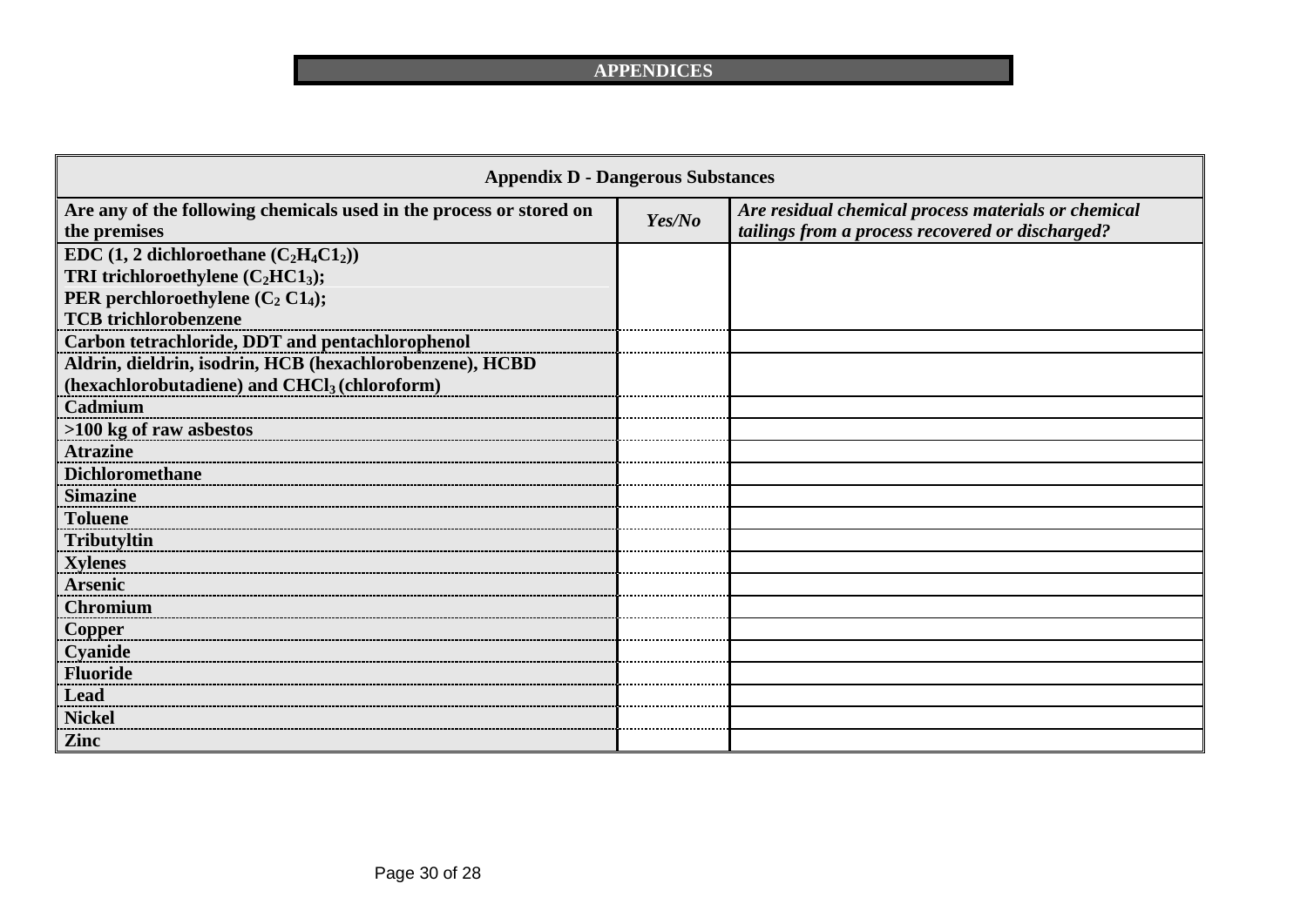# Glossary of Terms

The following provides a partial glossary of terms used in this document. The definitions therein are not to be taken as comprehensive but solely as an aid to the non-technical reader.

## **Abstraction**

In relation to water contained in any source of water, means the doing of anything whereby any of that water is removed from that source of water, whether temporarily or permanently, including anything whereby the water is so removed for the purpose of being transferred to another source of water. *(Source: Water Services Act, 2007)*

## **Authorised person**

A person appointed in writing by the Minister or by a Water Services Authority / Local Authority for the purposes of enforcing the legislation under which they have been appointed.

## **Domestic Waste Water**

Waste water of a composition and concentration (biological and chemical) normally discharged by a household, and which originates predominantly from the human metabolism or from day to day domestic type human activities, including washing and sanitation, but does not include fats, oils, grease or food particles discharged from a premises in the course of, or in preparation for, providing a related service or carrying on a related trade. *(Source: Water Services Act, 2007)*

#### **Groundwater**

All water below the land surface that is not in a pipe or similarly contained. (*Source: Water Services Act, 2007*)

#### **Licence Application**

An application to a Local Authority or a Water Services Authority for a licence to discharge trade or sewage effluent to surface waters or to sewer.

#### **Licensing Authority**

Includes the Water Services Authority (as defined in the Water Services Act, 2007) and the Local Authority (as defined in the Local Government Act, 2001) which includes County Councils and City Councils.

## **Polluting Matter**

Any substance liable to cause pollution, and, for the purpose of this definition, 'substance' includes bacteria and other pathogens, where relevant, and the expression "polluting matter" shall be construed accordingly. *(Source European Communities Environmental Objectives (Surface Waters) Regulations, 2009)*

## **Pollution**

The discharge by man, directly or indirectly, of substances or energy into the aquatic environment, the results of which are such as to cause hazards to human health, harm to living resources and to aquatic ecosystems, damage to amenities or interference with other legitimate uses of water.